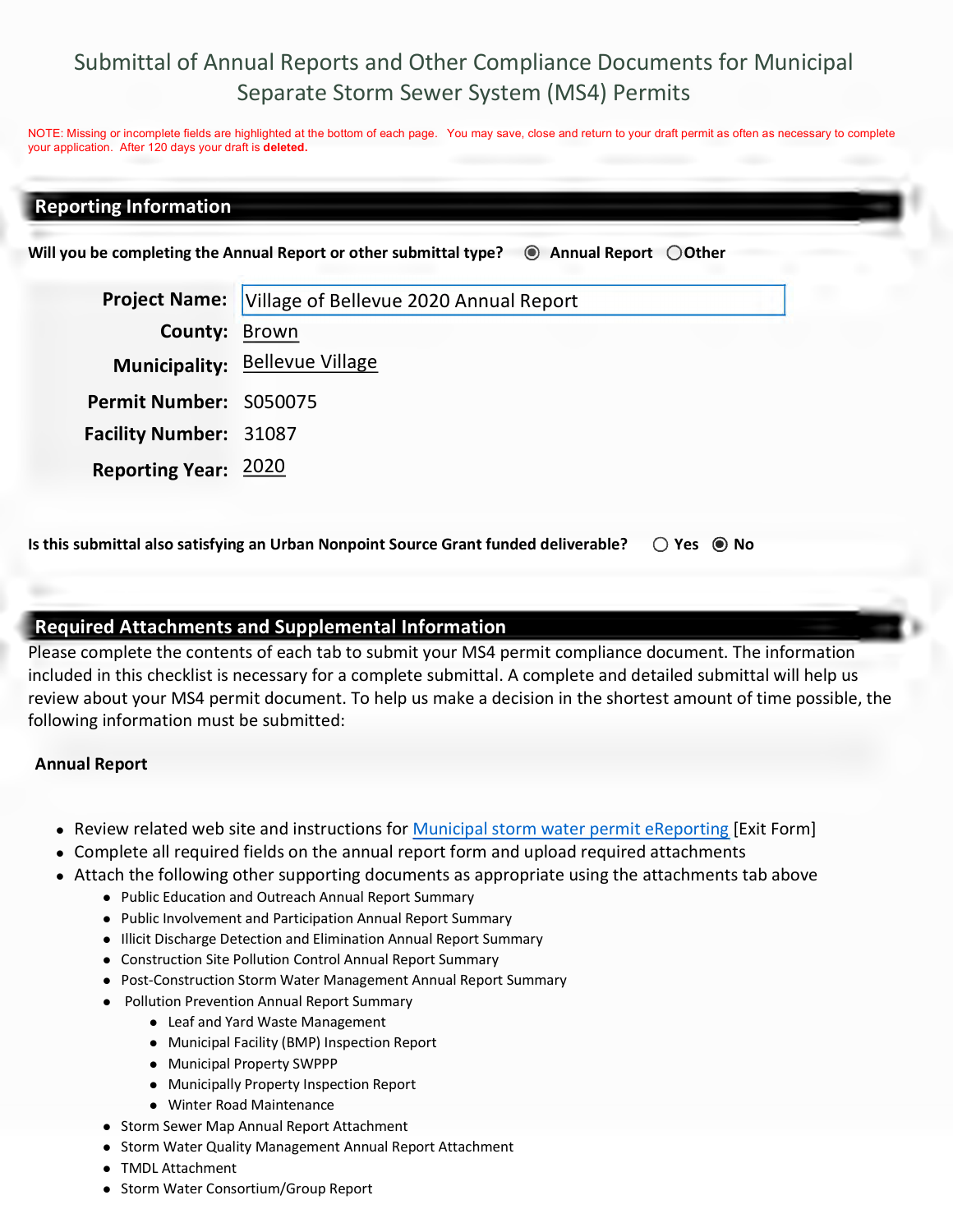- Municipal Cooperation Attachment
- Other Annual Report Attachment
- Attach the following permit compliance documents as appropriate using the attachments tab above
	- Storm Water Management Program *(S050075-03 General Permit and S058416-04 Madison Area Group Permit shall have a*  written storm water management program that describes in detail how the permittee intends to comply with the permit *requirements for each minimum control measure. Updated programs are due to the department by March 31, 2021.)* 
		- Public Education and Outreach Program
		- Public Involvement and Participation Program
		- $\bullet$  Illicit Discharge Detection and Elimination Program
		- Construction Site Pollutant Control Program
		- Post-Construction Storm Water Management Program
		- Pollution Prevention Program
			- Municipal Storm Water Management Facility (BMP) Inventory *(S050075-03 General Permit and S058416-04 Madison Area Group Permit 2.6.1 - inventory due to the department by March 31, 2021.)*
			- Municipal Storm Water Management Facility (BMP) Inspection and Maintenance Plan *(S050075-03 General Permit and S058416-04 Madison Area Group Permit 2.6.2 – document due to the department by March 31, 2021.)*
	- Total Maximum Daily Load documents *(\*If applicable, see permit for due dates.)*
		- TMDL Mapping\*
		- TMDL Modeling\*
		- TMDL Implementation Plan\*
		- Fecal Coliform Screening Parameter *\**
		- Fecal Coliform Inventory and Map *(S050075-03 general permittees Appendix B B.5.2 document due to the department by March 31, 2022)*
		- Fecal Coliform Source Elimination Plan *(S050075-03 general permittees Appendix B document due to the department by October 31,2023)* -
- Sign and Submit form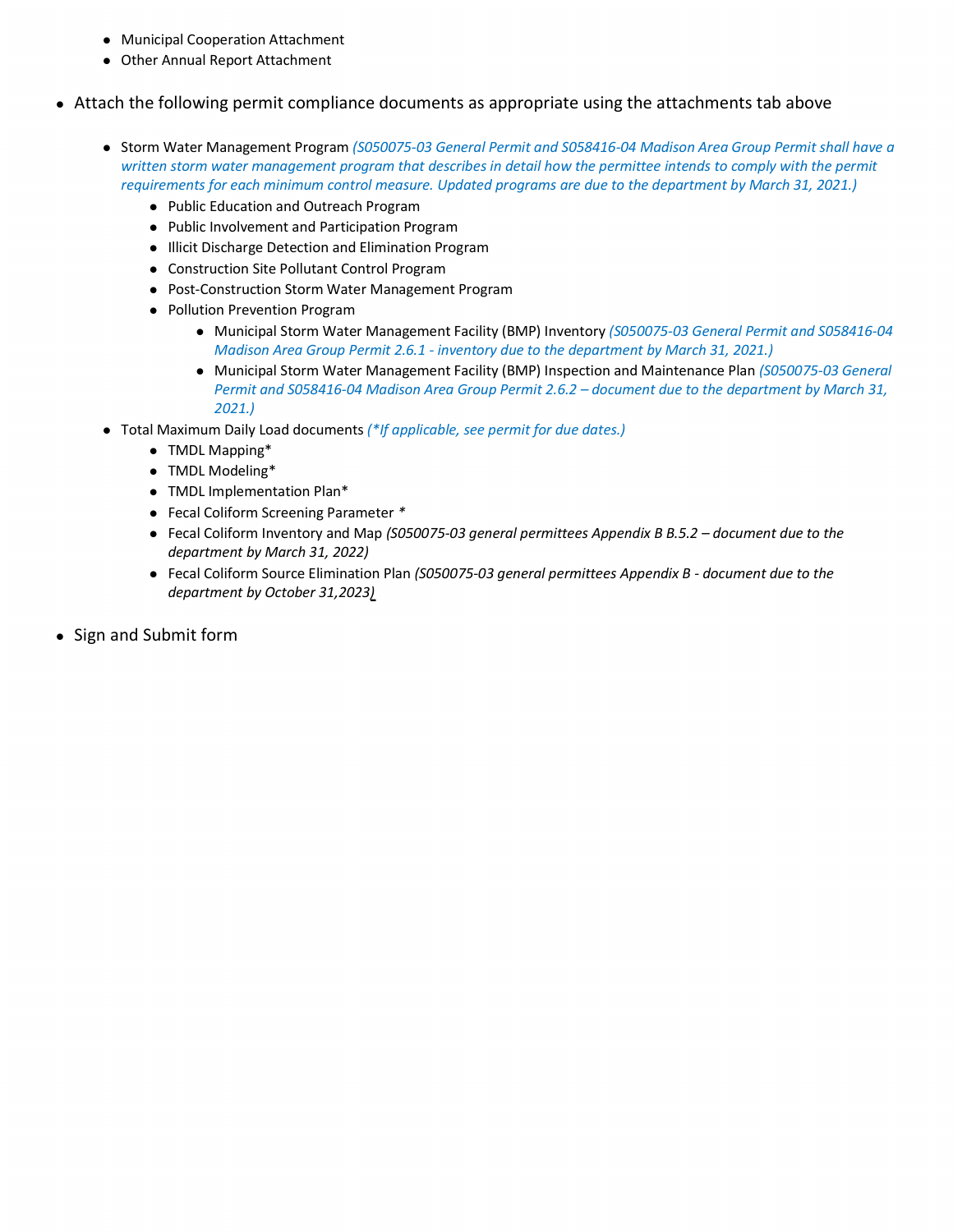## **Municipal Contact Information- Complete**

**Note**: Compliance items must be submitted using the Attachments tab. **Notice:** Pursuant to s. NR 216.07(8), Wis. Adm. Code, an owner or operator of a Municipal Separate Storm Sewer System (MS4) is required to submit an annual report to the Department of Natural Resources (Department) by March 31 of each year to report on activities for the previous calendar year ("reporting year"). This form is being provided by the Department for the user's convenience for reporting on activities undertaken in each reporting year of the permit term. Personal information collected will be used for administrative purposes and may be provided to the extent required by Wisconsin's Open Records Law [ss. 19.31-19.39, Wis. Stats.].

#### **Municipality Information**

| Name of Municipality Bellevue Village |                                             |  |  |  |
|---------------------------------------|---------------------------------------------|--|--|--|
| <b>Facility ID # or (FIN): 31087</b>  |                                             |  |  |  |
| <b>Updated Information:</b>           | Check to update mailing address information |  |  |  |
| <b>Mailing Address:</b>               | 2828 Allouez Avenue                         |  |  |  |
| <b>Mailing Address 2:</b>             |                                             |  |  |  |
| City:                                 | Green Bay                                   |  |  |  |
| State:                                | Wisconsin                                   |  |  |  |
| <b>Zip Code: 54311</b>                | XXXXX OF XXXXX-XXXX                         |  |  |  |

#### **Primary Municipal Contact Person** (Authorized Representative for MS4 Permit)

The "Authorized Representative" or "Authorized Municipal Contact" includes the municipal official that was charged with compliance and oversight of the permit conditions, and has signature authority for submitting permit documents to the Department (i.e., Mayor, Municipal Administrator, Director of Public Works, City Engineer).

○ Select to *create new* primary contact

**First Name:** Shawn

**Last Name:** Geiger

Select to *update* current contact information □

| Title:                    | <b>Utily Superintendent</b>   |                     |              |
|---------------------------|-------------------------------|---------------------|--------------|
| <b>Mailing Address:</b>   | 2828 Allouez Ave              |                     |              |
| <b>Mailing Address 2:</b> |                               |                     |              |
| City:                     | Bellevue                      |                     |              |
| State:                    | <b>WI</b>                     |                     |              |
| <b>Zip Code:</b>          | 54311                         | XXXXX OF XXXXX-XXXX |              |
| <b>Phone Number:</b>      | 920-593-5517                  | Ext:                | XXX-XXX-XXXX |
| Email:                    | sgeiger@villageofbellevue.org |                     |              |

#### **Additional Contacts Information (Optional)**

- □ I&E Program
- □ IDDE Program
- □ IDDE Response Procedure Manual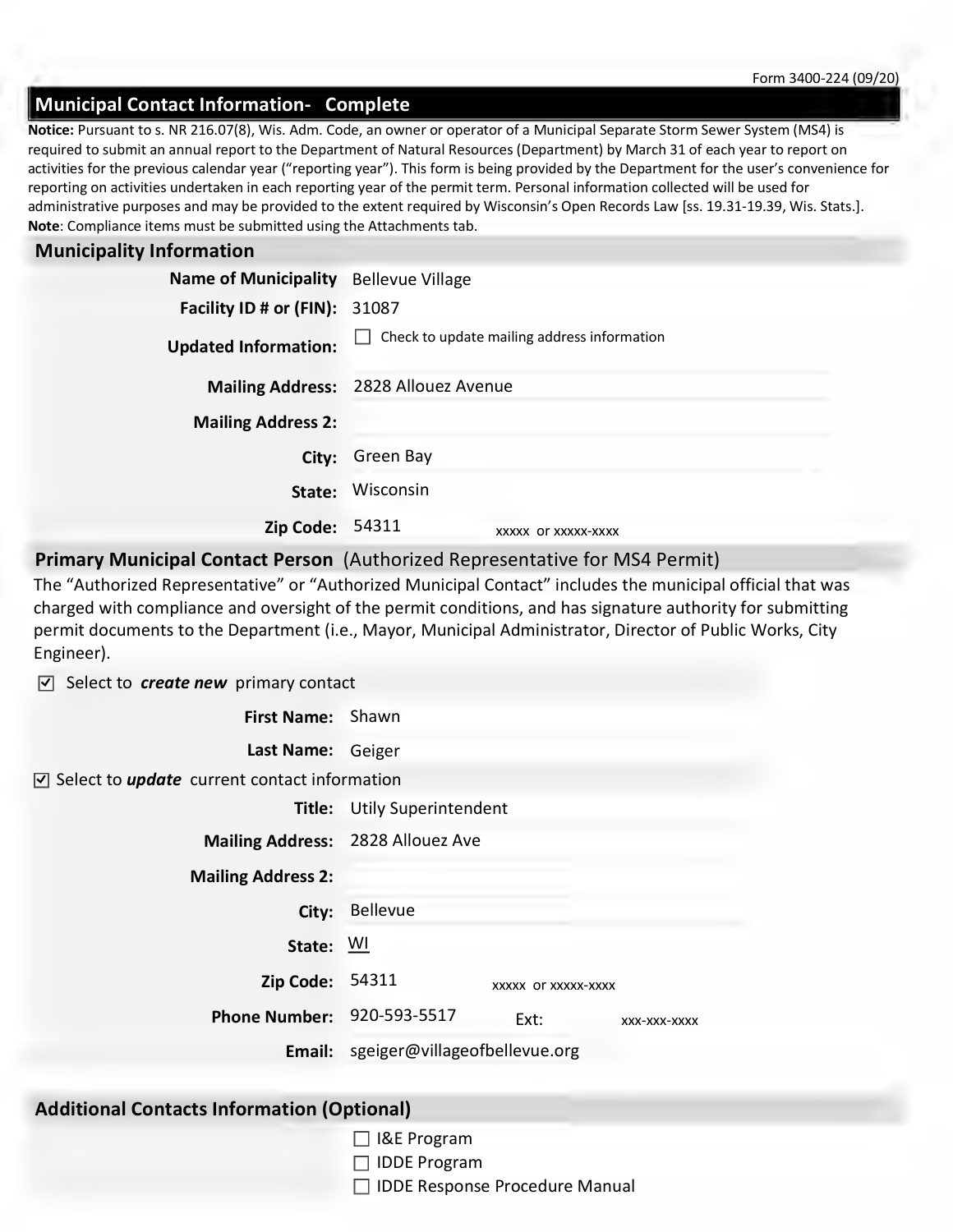| Individual with responsibility for:<br>(Check all that apply) | Municipal-wide Water Quality Plan<br>Ordinances<br><b>Pollution Prevention Program</b><br><b>Post-Construction Program</b><br>Winter roadway maintenance |  |
|---------------------------------------------------------------|----------------------------------------------------------------------------------------------------------------------------------------------------------|--|
| <b>First Name:</b>                                            |                                                                                                                                                          |  |
| Last Name:                                                    |                                                                                                                                                          |  |
| Title:                                                        |                                                                                                                                                          |  |
| <b>Mailing Address:</b>                                       |                                                                                                                                                          |  |
| <b>Mailing Address 2:</b>                                     |                                                                                                                                                          |  |
| City:                                                         |                                                                                                                                                          |  |
| State:                                                        |                                                                                                                                                          |  |
| Zip Code:                                                     | XXXXX OF XXXXX-XXXX                                                                                                                                      |  |
| <b>Phone Number:</b>                                          | Ext:<br>XXX-XXX-XXXX                                                                                                                                     |  |
| Email:                                                        |                                                                                                                                                          |  |

1. Does the municipality rely on another entity to satisfy some of the permit requirements?  $O$  Yes  $\odot$  No

2. Has there been any changes to the municipality's participation in group efforts towards permit compliances (i.e., the municipality has added or dropped consortium membership)?

O Yes <sup>O</sup> No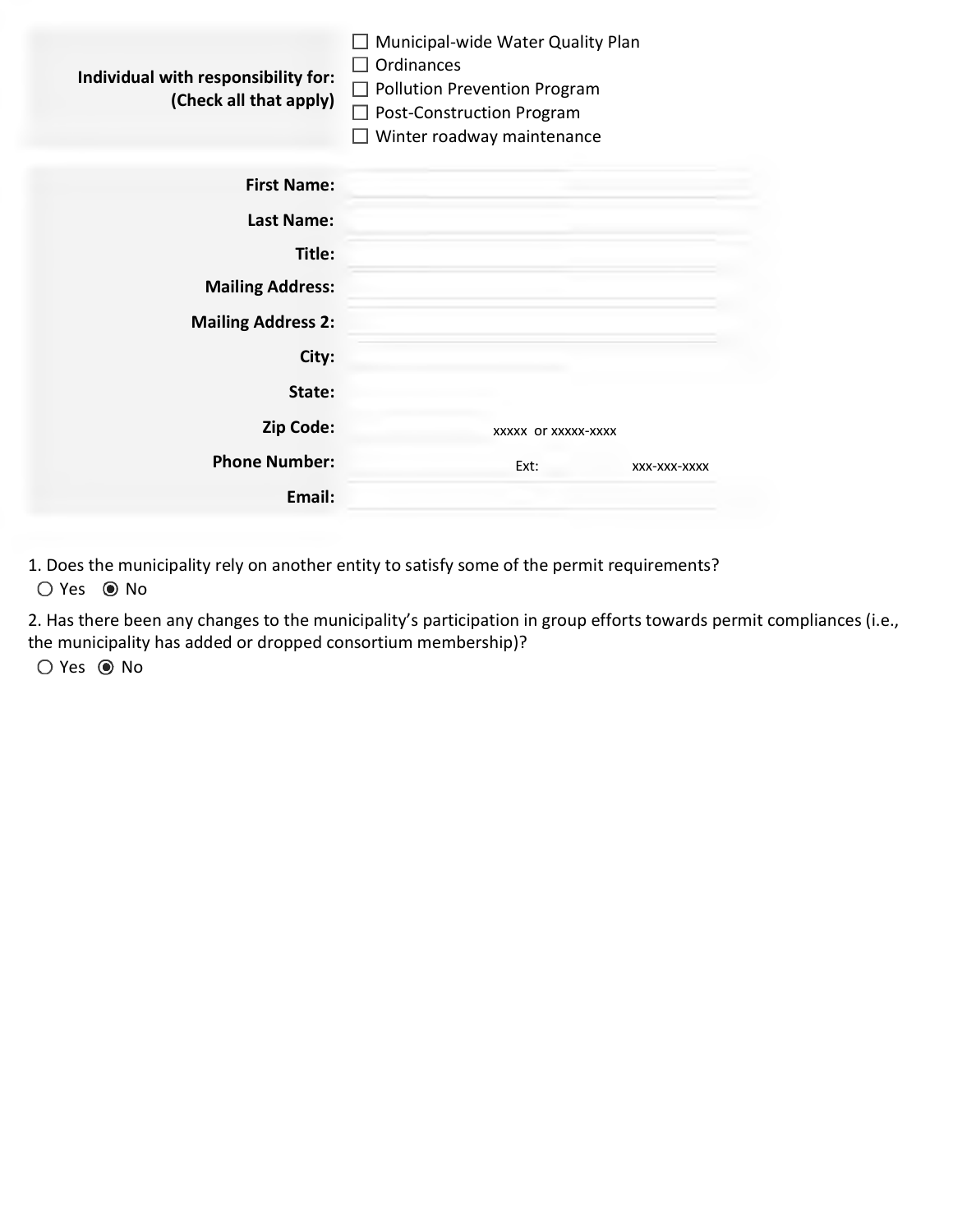#### **Minimum Control Measures- Section 1 : Complete**

#### **1. Public Education and Outreach**

**a**. Complete the following information on Public Education and Outreach Activities related to storm water. Select the Delivery Mechanism that best describes how the topics were conveyed to your population. Use the Add Event to add additional entries.

| Event Start Date                                                                                                                                                                                                                                                                                                                                                                                                                                            | 1/1/2020                    |                                                                                                                                                         |                                                      |                                      |
|-------------------------------------------------------------------------------------------------------------------------------------------------------------------------------------------------------------------------------------------------------------------------------------------------------------------------------------------------------------------------------------------------------------------------------------------------------------|-----------------------------|---------------------------------------------------------------------------------------------------------------------------------------------------------|------------------------------------------------------|--------------------------------------|
| <b>Project/Event Name</b>                                                                                                                                                                                                                                                                                                                                                                                                                                   | Brochures at the front desk |                                                                                                                                                         |                                                      |                                      |
| <b>Delivery Mechanism</b>                                                                                                                                                                                                                                                                                                                                                                                                                                   | Passive print media         |                                                                                                                                                         |                                                      | *Active                              |
| <b>Topics Covered</b>                                                                                                                                                                                                                                                                                                                                                                                                                                       |                             | <b>Target Audience</b>                                                                                                                                  | <b>Estimated People</b><br><b>Reached (Optional)</b> | <b>Regional Effort</b><br>(Optional) |
| $\vee$ Illicit discharge detection and elimination<br>Household hazardous waste disposal/pet<br>waste management/vehicle washing<br>$\vee$ Yard waste management/pesticide and<br>fertilizer application<br>$\Box$ Stream and shoreline management<br>Residential infiltration<br>Construction sites and post-construction<br>storm water management<br>Pollution prevention<br>$ \mathcal{V} $<br>Green infrastructure/low impact<br>development<br>Other: |                             | <b>General Public</b><br>IV∣<br>$\vee$ Public Employees<br>Residents<br><b>Businesses</b><br>⊻ Contractors<br>Developers<br>Industries<br>$\vert$ Other | $1 - 10$                                             | $\odot$ Yes $\bigcirc$ No            |

| <b>Event Start Date</b><br><b>Project/Event Name</b><br><b>Delivery Mechanism</b>                                                                                                                                                                                                                                                                                                                                                | 9/29/2021<br>Targeted group training* | Meeting with Developers' Engineer clarifying Storm Water Requirements                                                                           |                                                      | *Active                              |
|----------------------------------------------------------------------------------------------------------------------------------------------------------------------------------------------------------------------------------------------------------------------------------------------------------------------------------------------------------------------------------------------------------------------------------|---------------------------------------|-------------------------------------------------------------------------------------------------------------------------------------------------|------------------------------------------------------|--------------------------------------|
| <b>Topics Covered</b>                                                                                                                                                                                                                                                                                                                                                                                                            |                                       | <b>Target Audience</b>                                                                                                                          | <b>Estimated People</b><br><b>Reached (Optional)</b> | <b>Regional Effort</b><br>(Optional) |
| Illicit discharge detection and elimination<br>Household hazardous waste disposal/pet<br>waste management/vehicle washing<br>Yard waste management/pesticide and<br>fertilizer application<br>$\Box$ Stream and shoreline management<br>Residential infiltration<br>Construction sites and post-construction<br>⊻∣<br>storm water management<br>Pollution prevention<br>Green infrastructure/low impact<br>development<br>Other: |                                       | <b>General Public</b><br><b>Public Employees</b><br>Residents<br><b>Businesses</b><br>Contractors<br>$\Box$ Developers<br>Industries<br>⊡ Other | $ 1 - 10 $                                           | $O$ Yes $\odot$ No                   |

**Event Start Date** 8/5/2020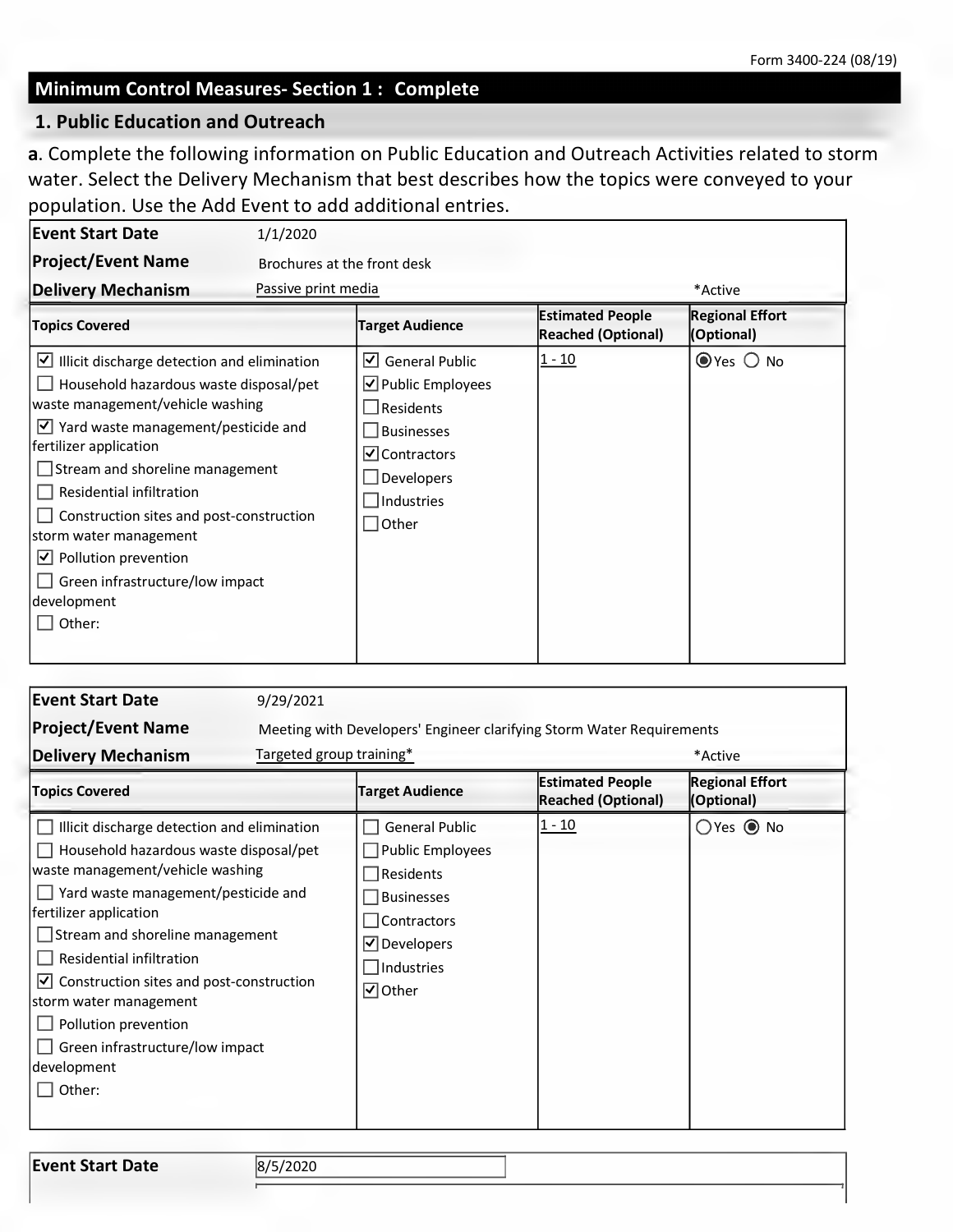| <b>Project/Event Name</b>                                                                                                                                                                                                                                                                                                                                                                                                                     | Good Dog, Good Owner                                                                                                                                       |                                                      |                                      |
|-----------------------------------------------------------------------------------------------------------------------------------------------------------------------------------------------------------------------------------------------------------------------------------------------------------------------------------------------------------------------------------------------------------------------------------------------|------------------------------------------------------------------------------------------------------------------------------------------------------------|------------------------------------------------------|--------------------------------------|
| Social media post<br><b>Delivery Mechanism</b>                                                                                                                                                                                                                                                                                                                                                                                                |                                                                                                                                                            |                                                      | *Active                              |
| <b>Topics Covered</b>                                                                                                                                                                                                                                                                                                                                                                                                                         | <b>Target Audience</b>                                                                                                                                     | <b>Estimated People</b><br><b>Reached (Optional)</b> | <b>Regional Effort</b><br>(Optional) |
| Illicit discharge detection and elimination<br>Household hazardous waste disposal/pet<br>$\vert\mathsf{v}\vert$<br>waste management/vehicle washing<br>Yard waste management/pesticide and<br>fertilizer application<br>Stream and shoreline management<br>Residential infiltration<br>Construction sites and post-construction<br>storm water management<br>Pollution prevention<br>Green infrastructure/low impact<br>development<br>Other: | <b>General Public</b><br>$\vert \checkmark \vert$<br>Public Employees<br>$\vert$ Residents<br><b>Businesses</b><br>Contractors<br>Developers<br>Industries | <u>11-50</u>                                         | $O$ Yes $O$ No                       |

| <b>Event Start Date</b><br><b>Project/Event Name</b><br><b>Delivery Mechanism</b>                                                                                                                                                                                                                                                                                                                                                      | 10/7/2020<br>Leave Leaves on your Land<br>Social media post                                                                                                          |                                                      | *Active                              |
|----------------------------------------------------------------------------------------------------------------------------------------------------------------------------------------------------------------------------------------------------------------------------------------------------------------------------------------------------------------------------------------------------------------------------------------|----------------------------------------------------------------------------------------------------------------------------------------------------------------------|------------------------------------------------------|--------------------------------------|
| <b>Topics Covered</b>                                                                                                                                                                                                                                                                                                                                                                                                                  | <b>Target Audience</b>                                                                                                                                               | <b>Estimated People</b><br><b>Reached (Optional)</b> | <b>Regional Effort</b><br>(Optional) |
| Illicit discharge detection and elimination<br>Household hazardous waste disposal/pet<br>waste management/vehicle washing<br>Yard waste management/pesticide and<br>$ \mathcal{V} $<br>fertilizer application<br>Stream and shoreline management<br>Residential infiltration<br>Construction sites and post-construction<br>storm water management<br>Pollution prevention<br>Green infrastructure/low impact<br>development<br>Other: | <b>General Public</b><br> √ <br><b>Public Employees</b><br>$\triangledown$ Residents<br><b>Businesses</b><br>Contractors<br>Developers<br>Industries<br>$\Box$ Other | 11-50                                                | $O$ Yes $O$ No                       |

| <b>Event Start Date</b>                                                                                                                                                                                                                                   | 7/1/2020                               |                                                                                                                           |                                                      |                                      |  |
|-----------------------------------------------------------------------------------------------------------------------------------------------------------------------------------------------------------------------------------------------------------|----------------------------------------|---------------------------------------------------------------------------------------------------------------------------|------------------------------------------------------|--------------------------------------|--|
| <b>Project/Event Name</b>                                                                                                                                                                                                                                 | Erosion & Sediment Control Field Guide |                                                                                                                           |                                                      |                                      |  |
| <b>Delivery Mechanism</b>                                                                                                                                                                                                                                 | Social media post                      |                                                                                                                           |                                                      | *Active                              |  |
| <b>Topics Covered</b>                                                                                                                                                                                                                                     |                                        | <b>Target Audience</b>                                                                                                    | <b>Estimated People</b><br><b>Reached (Optional)</b> | <b>Regional Effort</b><br>(Optional) |  |
| $\Box$ Illicit discharge detection and elimination<br>$\Box$ Household hazardous waste disposal/pet<br>waste management/vehicle washing<br>$\Box$ Yard waste management/pesticide and<br>fertilizer application<br>$\Box$ Stream and shoreline management |                                        | <b>General Public</b><br>$\Box$ Public Employees<br>Residents<br><b>Businesses</b><br>$\vert \checkmark\vert$ Contractors | 51-100                                               | $O$ Yes $O$ No                       |  |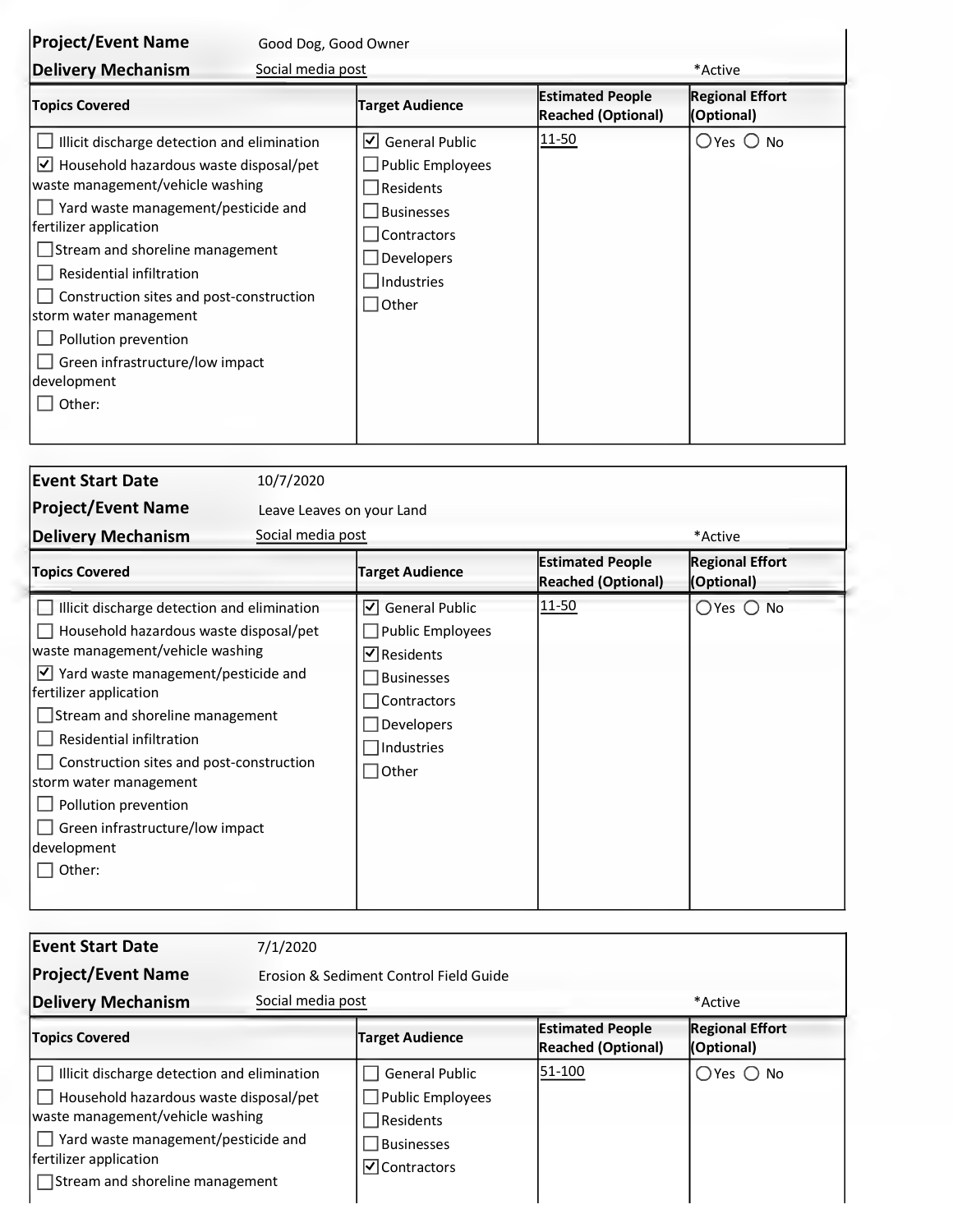| Residential infiltration<br>$\triangledown$ Construction sites and post-construction<br>storm water management | Developers<br>Industries<br>∫Other |  |
|----------------------------------------------------------------------------------------------------------------|------------------------------------|--|
| $\Box$ Pollution prevention<br>$\Box$ Green infrastructure/low impact<br>development                           |                                    |  |
| Other:                                                                                                         |                                    |  |

| <b>Event Start Date</b>                                                                                                                                                                                                                                                                                                                                                                                                                | 12/2/2020         |                                                                                                                                                  |                                                      |                                      |
|----------------------------------------------------------------------------------------------------------------------------------------------------------------------------------------------------------------------------------------------------------------------------------------------------------------------------------------------------------------------------------------------------------------------------------------|-------------------|--------------------------------------------------------------------------------------------------------------------------------------------------|------------------------------------------------------|--------------------------------------|
| <b>Project/Event Name</b><br><b>Delivery Mechanism</b>                                                                                                                                                                                                                                                                                                                                                                                 | Social media post | <b>Restaurant Pollution Prevention and Waste</b>                                                                                                 |                                                      | *Active                              |
| <b>Topics Covered</b>                                                                                                                                                                                                                                                                                                                                                                                                                  |                   | <b>Target Audience</b>                                                                                                                           | <b>Estimated People</b><br><b>Reached (Optional)</b> | <b>Regional Effort</b><br>(Optional) |
| Illicit discharge detection and elimination<br>Household hazardous waste disposal/pet<br>waste management/vehicle washing<br>Yard waste management/pesticide and<br>fertilizer application<br>Stream and shoreline management<br>Residential infiltration<br>Construction sites and post-construction<br>storm water management<br>$ \mathcal{V} $<br>Pollution prevention<br>Green infrastructure/low impact<br>development<br>Other: |                   | <b>General Public</b><br><b>Public Employees</b><br>Residents<br>$\vee$ Businesses<br>Contractors<br>Developers<br>Industries<br>$\exists$ Other | $ 11 - 50 $                                          | $O$ Yes $O$ No                       |

| <b>Event Start Date</b>                                                                                                                                                                                                                                                                                                                                                                                                           | 11/4/2020         |                                                                                                                                           |                                                      |                                      |
|-----------------------------------------------------------------------------------------------------------------------------------------------------------------------------------------------------------------------------------------------------------------------------------------------------------------------------------------------------------------------------------------------------------------------------------|-------------------|-------------------------------------------------------------------------------------------------------------------------------------------|------------------------------------------------------|--------------------------------------|
| <b>Project/Event Name</b>                                                                                                                                                                                                                                                                                                                                                                                                         |                   | Material Storage and Spill Cleanup                                                                                                        |                                                      |                                      |
| <b>Delivery Mechanism</b>                                                                                                                                                                                                                                                                                                                                                                                                         | Social media post |                                                                                                                                           |                                                      | *Active                              |
| <b>Topics Covered</b>                                                                                                                                                                                                                                                                                                                                                                                                             |                   | <b>Target Audience</b>                                                                                                                    | <b>Estimated People</b><br><b>Reached (Optional)</b> | <b>Regional Effort</b><br>(Optional) |
| Illicit discharge detection and elimination<br>Household hazardous waste disposal/pet<br>waste management/vehicle washing<br>$\Box$ Yard waste management/pesticide and<br>fertilizer application<br>Stream and shoreline management<br>Residential infiltration<br>Construction sites and post-construction<br>storm water management<br>$\vee$ Pollution prevention<br>Green infrastructure/low impact<br>development<br>Other: |                   | <b>General Public</b><br><b>Public Employees</b><br>Residents<br>$\boxdot$ Businesses<br>Contractors<br>Developers<br>Industries<br>Other | Select                                               | $O$ Yes $O$ No                       |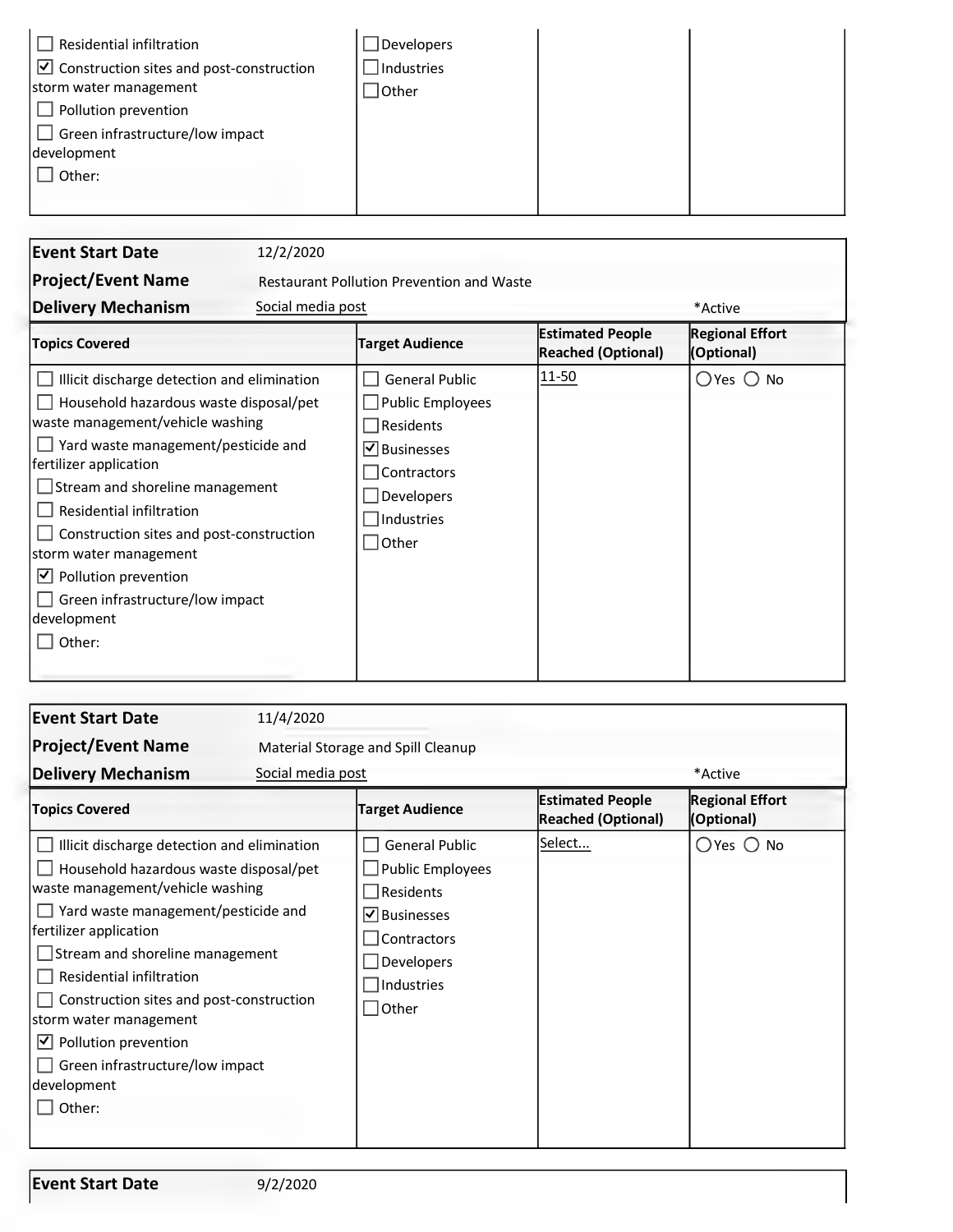| <b>Project/Event Name</b>                                                                                                                                                                                                                                                                                                                                                                                                              | Green Infrastructure/Low Impact Development |                                                                                                                               |                                               |                                      |
|----------------------------------------------------------------------------------------------------------------------------------------------------------------------------------------------------------------------------------------------------------------------------------------------------------------------------------------------------------------------------------------------------------------------------------------|---------------------------------------------|-------------------------------------------------------------------------------------------------------------------------------|-----------------------------------------------|--------------------------------------|
| <b>Delivery Mechanism</b>                                                                                                                                                                                                                                                                                                                                                                                                              | Passive print media                         |                                                                                                                               |                                               | *Active                              |
| <b>Topics Covered</b>                                                                                                                                                                                                                                                                                                                                                                                                                  |                                             | <b>Target Audience</b>                                                                                                        | <b>Estimated People</b><br>Reached (Optional) | <b>Regional Effort</b><br>(Optional) |
| Illicit discharge detection and elimination<br>Household hazardous waste disposal/pet<br>waste management/vehicle washing<br>Yard waste management/pesticide and<br>fertilizer application<br>Stream and shoreline management<br>Residential infiltration<br>Construction sites and post-construction<br>storm water management<br>Pollution prevention<br>Green infrastructure/low impact<br>$ \mathcal{V} $<br>development<br>Other: |                                             | <b>General Public</b><br>Public Employees<br>Residents<br><b>Businesses</b><br>Contractors<br>$\Box$ Developers<br>Industries | 1 - 10                                        | $O$ Yes $O$ No                       |

**b.** Brief explanation on Public Education and Outreach reporting. *Limit response to 250 characters and/or attach supplemental information on the attachments page.*

NEWSC flyers are available in the admin offices. The admin offices were closed to the public so similar posts were made on the our website and facebook. Staff spoke with developers, businesses and consulting engineers and educated them.

Form 3400-224 (09/20)

## **Minimum Control Measures - Section 2 : Complete**

## **2. Public Involvement and Participation**

**a**. Permit Activities. Complete the following information on Public Involvement and Participation Activities related to storm water. Select the Delivery Mechanism that best describes how the permit activities were conveyed to your population. Use the Add Event to add additional entries.

| <b>Event Start Date</b>                                                                          | 4/22/2021                                               |                                                                                                                                                                               |                                                      |                                      |  |  |
|--------------------------------------------------------------------------------------------------|---------------------------------------------------------|-------------------------------------------------------------------------------------------------------------------------------------------------------------------------------|------------------------------------------------------|--------------------------------------|--|--|
| <b>Project/Event Name</b>                                                                        |                                                         | MS4 Annual Report Presentation and Discussion                                                                                                                                 |                                                      |                                      |  |  |
| <b>Delivery Mechanism</b>                                                                        | Government Event (Public Hearing, Council Meeting, etc) |                                                                                                                                                                               |                                                      |                                      |  |  |
| <b>Topics Covered</b>                                                                            |                                                         | <b>Target Audience</b>                                                                                                                                                        | <b>Estimated People</b><br><b>Reached (Optional)</b> | <b>Regional Effort</b><br>(Optional) |  |  |
| ■ MS4 Annual Report<br>Storm Water Management Program<br>Storm Water related ordinance<br>Other: |                                                         | $\boxed{\mathbf{V}}$ General Public $\boxed{\mathbf{V}}$<br>Public Employees<br>$\sqrt{ }$ Residents<br>Businesses<br>Contractors<br>$\Box$ Developers<br>Industries<br>Other | 11-50                                                | $\bigcirc$ Yes $\bigcirc$ No         |  |  |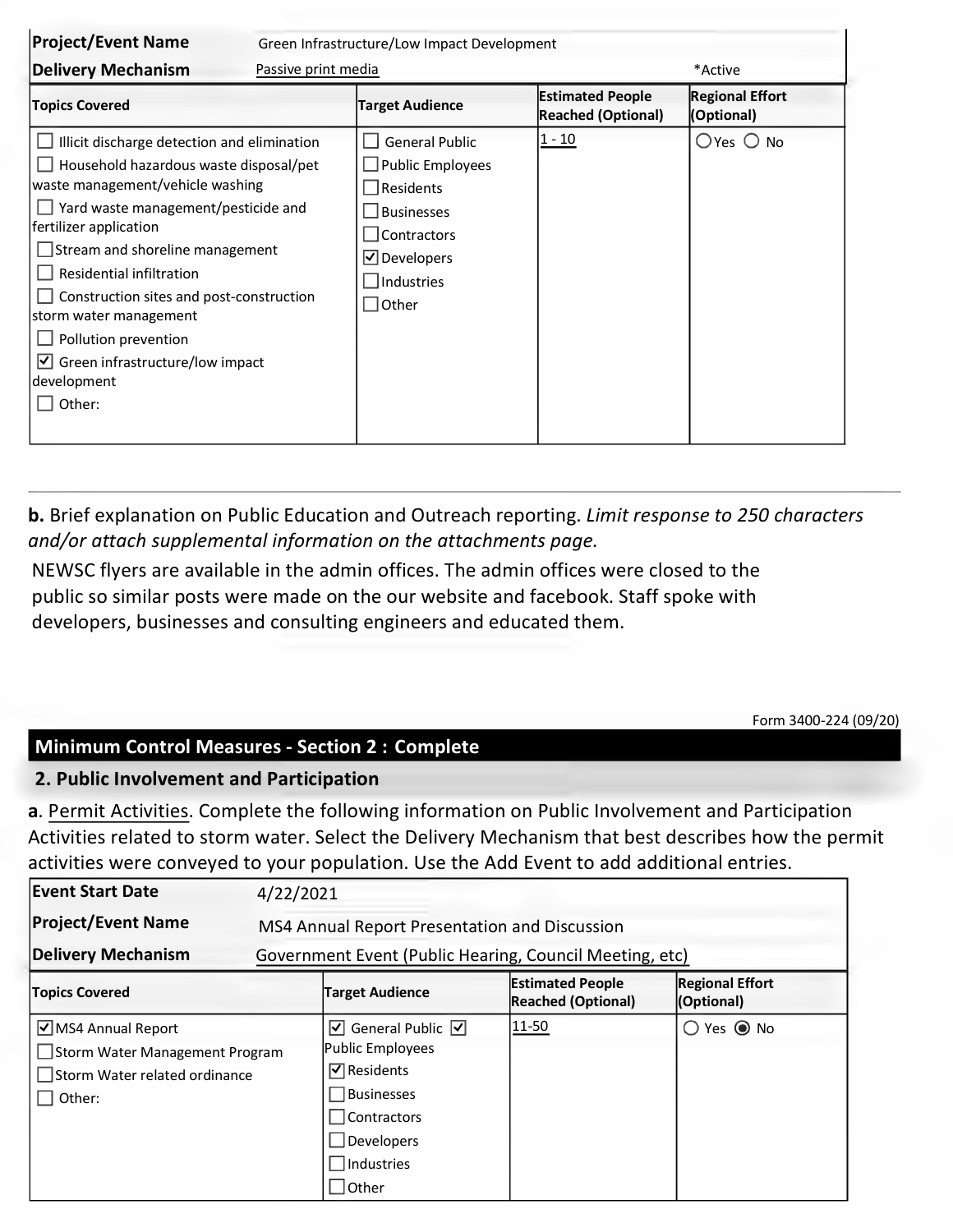| <b>Event Start Date</b>                                                                         |                                               | 1/8/2020                                                                                                                                                                                         |                                                      |                                      |  |  |  |
|-------------------------------------------------------------------------------------------------|-----------------------------------------------|--------------------------------------------------------------------------------------------------------------------------------------------------------------------------------------------------|------------------------------------------------------|--------------------------------------|--|--|--|
| <b>Project/Event Name</b>                                                                       | Discussion on a storm water pond at County EA |                                                                                                                                                                                                  |                                                      |                                      |  |  |  |
| Delivery Mechanism                                                                              |                                               | Government Event (Public Hearing, Council Meeting, etc)                                                                                                                                          |                                                      |                                      |  |  |  |
| <b>Topics Covered</b>                                                                           |                                               | <b>Target Audience</b>                                                                                                                                                                           | <b>Estimated People</b><br><b>Reached (Optional)</b> | <b>Regional Effort</b><br>(Optional) |  |  |  |
| JMS4 Annual Report<br>Storm Water Management Program<br>Storm Water related ordinance<br>Other: |                                               | $\overline{\mathbf{y}}$ General Public $\overline{\mathbf{y}}$<br>Public Employees<br>$\overline{\mathbf{y}}$ Residents<br><b>Businesses</b><br>Contractors<br>Developers<br>Industries<br>Other | $ 11 - 50 $                                          | $O$ Yes $\odot$ No                   |  |  |  |

**b**. Volunteer Activities. Complete the following information on Public Involvement and Participation Activities related to storm water. Select the Delivery Mechanism that best describes how volunteer activities were conveyed to your population. Use the Add Event to add additional entries.

| <b>Event Start Date</b>   | 1/1/2020                       |                                               |                                      |
|---------------------------|--------------------------------|-----------------------------------------------|--------------------------------------|
| <b>Project/Event Name</b> | <b>NEWSC Member</b>            |                                               |                                      |
| <b>Delivery Mechanism</b> | Clean up event                 |                                               |                                      |
| <b>Topics Covered</b>     | <b>Target Audience</b>         | <b>Estimated People Reached</b><br>(Optional) | <b>Regional Effort</b><br>(Optional) |
| Volunteer Opportunity     | $\Box$ General Public          | Select                                        | $O$ Yes $O$ No                       |
|                           | Public Employees               |                                               |                                      |
|                           | $\sqrt{\phantom{a}}$ Residents |                                               |                                      |
|                           | Businesses                     |                                               |                                      |
|                           | Contractors                    |                                               |                                      |
|                           | <b>Developers</b>              |                                               |                                      |
|                           | Industries                     |                                               |                                      |
|                           | Other                          |                                               |                                      |

**c**. Brief explanation on Public Involvement and Participation reporting. *Limit response to 250 characters and/or attach supplemental information on the attachments page.*

The MS4 annual report was presented and discussed during a council meeting. A stormwater pond at CTH EA was investigated. Preliminary discussions with County, Village and landowner were discussed.

|                                                                                                                            |     | Form 3400-224 (09/20) |
|----------------------------------------------------------------------------------------------------------------------------|-----|-----------------------|
| Minimum Control Measures - Section 3 : Complete                                                                            |     |                       |
| 3. Illicit Discharge Detection and Elimination                                                                             |     |                       |
| a. How many total outfalls does the municipality have?                                                                     | 156 | $\Box$ Unsure         |
| <sup>b.</sup> How many outfalls did the municipality evaluate as part<br>of their routine ongoing field screening program? | 13  | Unsure                |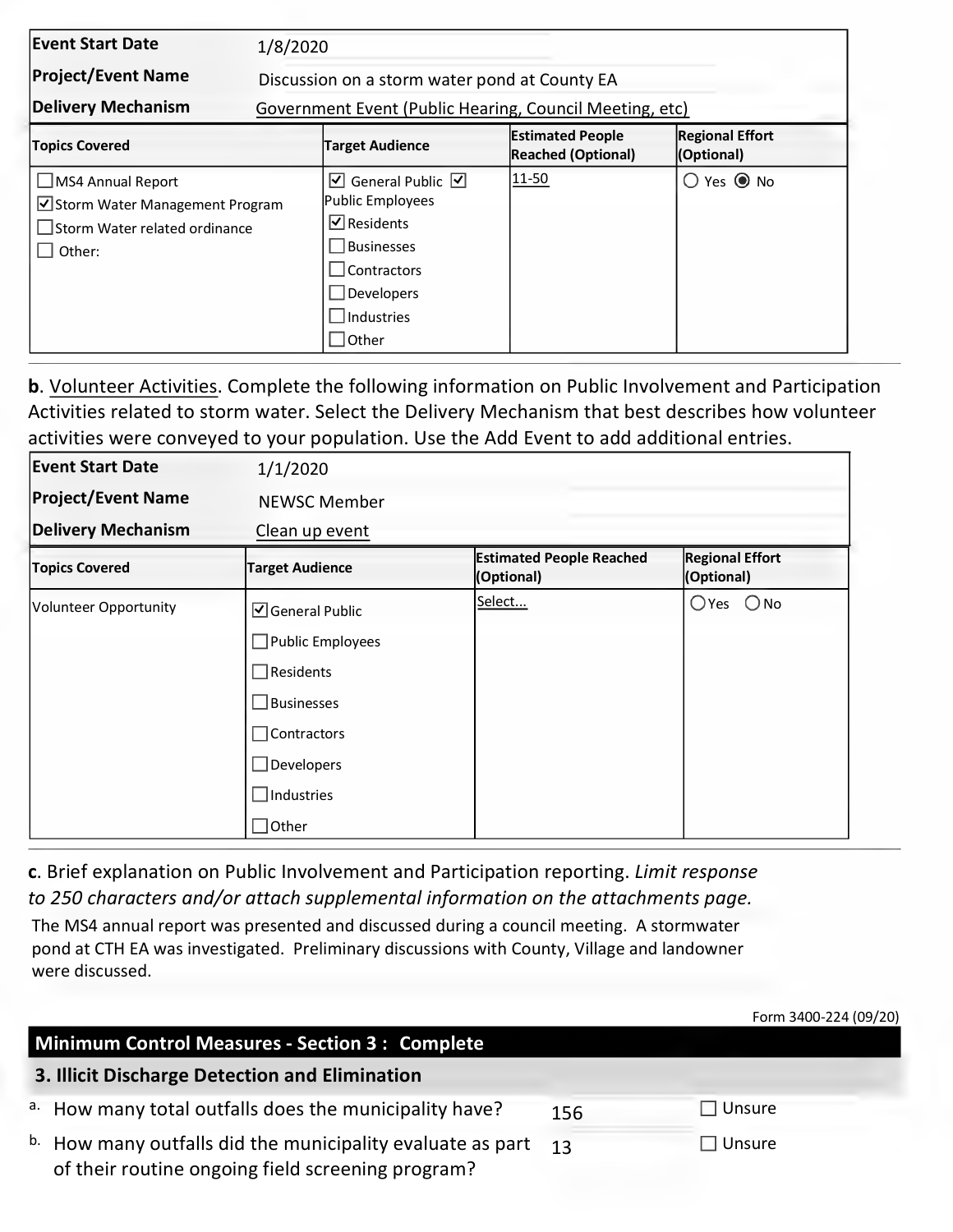| c. | From the municipality's routine screening, how many<br>were confirmed illicit discharges?                                                                                                                                          |   | $\overline{0}$ | Unsure             |
|----|------------------------------------------------------------------------------------------------------------------------------------------------------------------------------------------------------------------------------------|---|----------------|--------------------|
| d. | How many illicit discharge complaints did the<br>municipality receive?                                                                                                                                                             |   | O              | $\square$ Unsure   |
| е. | From the complaints received, how many were<br>confirmed illicit discharges?                                                                                                                                                       |   | O              | $\Box$ Unsure      |
| f. | How many of the identified illicit discharges did the<br>municipality eliminate in the reporting year (from both<br>routine screening and complaints)?<br>(If the sum of 3.c. and 3.e. does not equal 3.f., please explain below.) |   | <sup>0</sup>   | $\sqsupset$ Unsure |
| g. | How many of the following enforcement mechanisms did the municipality $\Box$ Unsure<br>use to enforce its illicit discharge ordinance? Check all that apply and<br>enter the number of each used in the reporting year.            |   |                |                    |
|    | ☑ Verbal Warning                                                                                                                                                                                                                   |   |                |                    |
|    | Written Warning (including email)                                                                                                                                                                                                  |   |                |                    |
|    | Notice of Violation                                                                                                                                                                                                                |   |                |                    |
|    | Civil Penalty/ Citation                                                                                                                                                                                                            | O |                |                    |
|    | Additional Information: N/A, No illicit discharges were detected                                                                                                                                                                   |   |                |                    |
| h. | Brief explanation on Illicit Discharge Detection and Elimination reporting.                                                                                                                                                        |   |                | If you             |

*marked Unsure for any questions above, justify the reasoning*. *Limit response to 250 characters and/or attach supplemental information on the attachments page.*

see attached report

|                                                                                                                                                                                                                                      |    |                | Form 3400-224 (09/20) |
|--------------------------------------------------------------------------------------------------------------------------------------------------------------------------------------------------------------------------------------|----|----------------|-----------------------|
| <b>Minimum Control Measures - Section 4: Complete</b>                                                                                                                                                                                |    |                |                       |
| <b>4. Construction Site Pollutant Control</b>                                                                                                                                                                                        |    |                |                       |
| a. How many total construction sites with one acre or more<br>of land disturbing construction activity were active at any<br>point in the reporting year?                                                                            |    | 6              | Unsure                |
| b. How many construction sites with one acre or more of<br>land disturbing construction activity did the municipality<br>issue permits for in the reporting year?                                                                    |    | $\overline{3}$ | Unsure                |
| <sup>c.</sup> How many erosion control inspections did the municipality<br>complete in the reporting year?                                                                                                                           |    | 100            | $\Box$ Unsure         |
| What types of enforcement actions does the municipality have available<br>d.<br>to compel compliance with the regulatory mechanism? Check all that<br>apply and enter the number of each used in the reporting year.<br>No Authority |    |                | Unsure                |
| $\triangledown$ Verbal Warning                                                                                                                                                                                                       | 26 |                |                       |
| $\triangledown$ Written Warning (including email)                                                                                                                                                                                    | 7  |                |                       |
| Notice of Violation<br>M                                                                                                                                                                                                             | 0  |                |                       |

 $2400.224 (00/20)$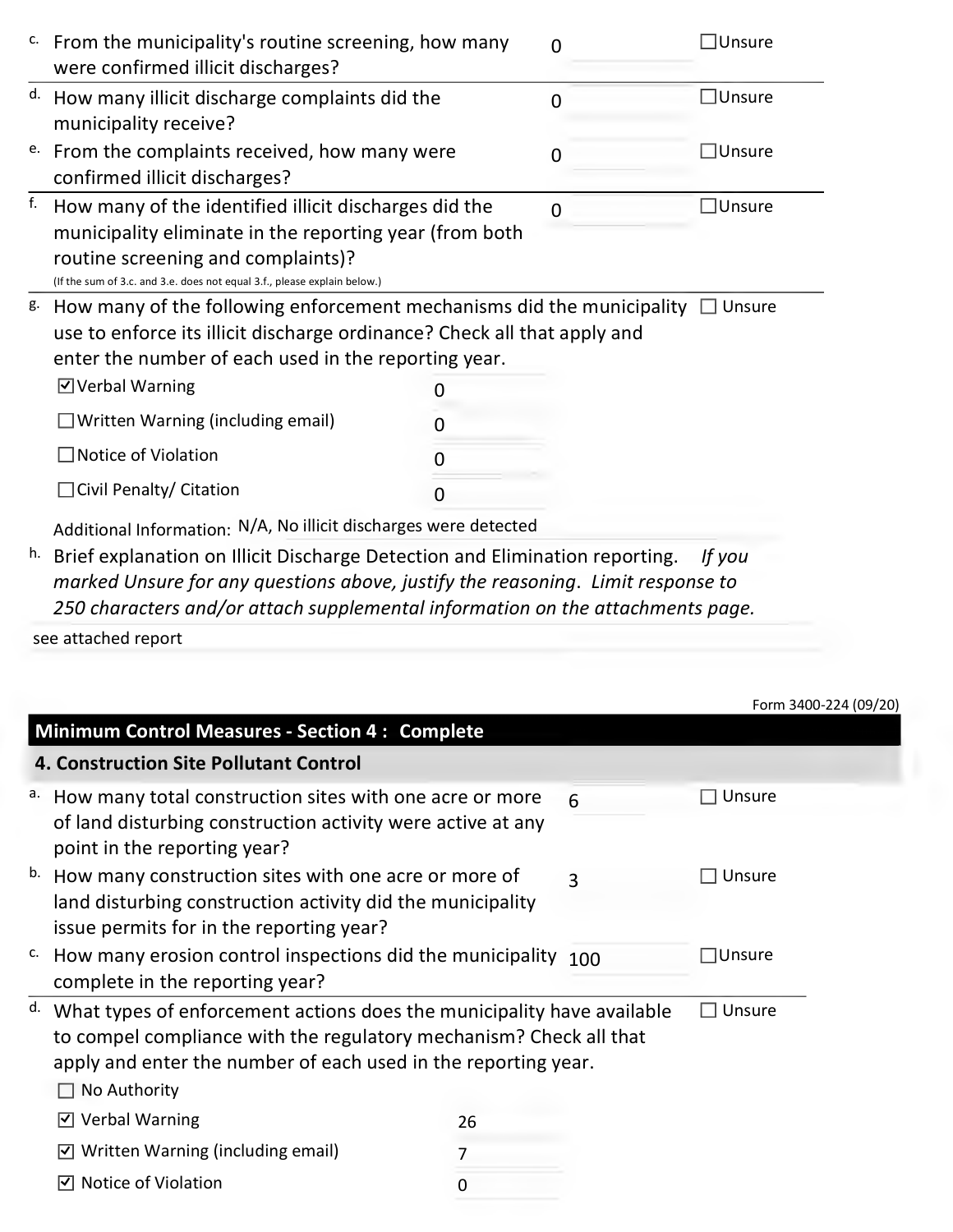| $\Box$ Civil Penalty/ Citation |              |
|--------------------------------|--------------|
| $\Box$ Stop Work Order         | O            |
| $\Box$ Forfeiture of Deposit   | $\mathbf{0}$ |
| $\Box$ Other - Describe below  | 0            |

e. Brief explanation on Construction Site Pollutant Control reporting . *If you marked Unsure for any questions above, justify the reasoning. Limit response to 250 characters and/or attach supplemental information on the attachments page*.

Erosion control plans were reviewed for compliance with the ordinance. In addition, the Village does an erosion control inspection once a week or after every rain events of 1/2" or greater.

|    |                                                                                                                                                                                                                                                                                                                                                     |                  |            | Form 3400-224 (09/20) |
|----|-----------------------------------------------------------------------------------------------------------------------------------------------------------------------------------------------------------------------------------------------------------------------------------------------------------------------------------------------------|------------------|------------|-----------------------|
|    | <b>Minimum Control Measures - Section 5: Complete</b>                                                                                                                                                                                                                                                                                               |                  |            |                       |
|    | 5. Post-Construction Storm Water Management                                                                                                                                                                                                                                                                                                         |                  |            |                       |
|    | a. How many sites with new structural storm water<br>management facilities* have received local approval?<br>*Engineered and constructed systems that are designed to provide storm water<br>quality control such as wet detention ponds, constructed wetlands, infiltration<br>basins, grassed swales, permeable pavement, catch basin sumps, etc. |                  | 6          | $\exists$ Unsure      |
| b. | Does the municipality utilize privately owned storm water<br>management facilities in its pollutant reduction analysis?                                                                                                                                                                                                                             |                  | ● Yes ○ No | $\Box$ Unsure         |
| c. | If Yes, How many privately owned storm water<br>management facilities were inspected in the reporting year?<br>Inspections completed by private land owners should be included in the reported<br>number.                                                                                                                                           |                  | 0          | Unsure                |
| d. | What types of enforcement actions does the municipality have available<br>to compel compliance with the regulatory mechanism? Check all that<br>apply and enter the number of each used in the reporting year.<br>No Authority                                                                                                                      |                  |            | Unsure                |
|    | ☑ Verbal Warning                                                                                                                                                                                                                                                                                                                                    | 0                |            |                       |
|    | Written Warning (including email)<br>$ \mathcal{Y} $                                                                                                                                                                                                                                                                                                | $\boldsymbol{0}$ |            |                       |
|    | Notice of Violation<br>∣√∣                                                                                                                                                                                                                                                                                                                          | $\mathbf 0$      |            |                       |
|    | Civil Penalty/ Citation<br>$ \mathcal{Y} $                                                                                                                                                                                                                                                                                                          | $\boldsymbol{0}$ |            |                       |
|    | Forfeiture of Deposit<br>☑                                                                                                                                                                                                                                                                                                                          | $\mathbf 0$      |            |                       |
|    | <b>Complete Maintenance</b><br>$\vert \overline{\mathsf{v}} \vert$                                                                                                                                                                                                                                                                                  | $\mathbf 0$      |            |                       |
|    | <b>Bill Responsible Party</b><br>∣√∣                                                                                                                                                                                                                                                                                                                | 0                |            |                       |
|    | Other - Describe below                                                                                                                                                                                                                                                                                                                              |                  |            |                       |

e. Brief explanation on Post-Construction Storm Water Management reporting . *If marked 'Unsure' on any questions above, justify your reasoning. Limit your response to*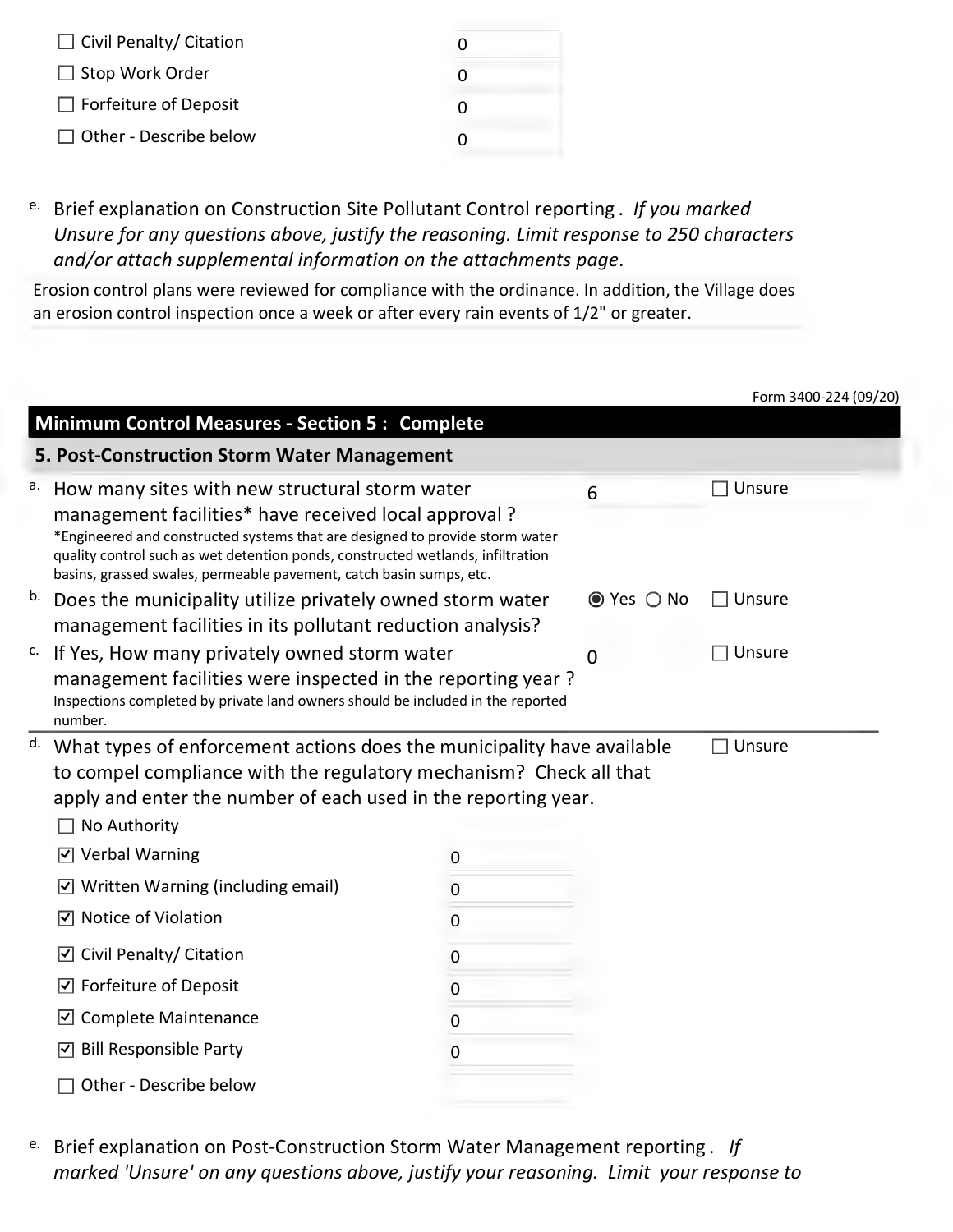## *250 characters and/or attach supplemental information on the attachments page*.

SWMP were reviewed for compliance with the ordinance. The Village is also developing a standard maintenance agreement form for developers/businesses to follow.

|    |                                                                                                                                                                                                                                                           |    |                  | Form 3400-224 (09/20) |
|----|-----------------------------------------------------------------------------------------------------------------------------------------------------------------------------------------------------------------------------------------------------------|----|------------------|-----------------------|
|    | Minimum Control Measures - Section 6 : Complete                                                                                                                                                                                                           |    |                  |                       |
|    | <b>6. Pollution Prevention</b>                                                                                                                                                                                                                            |    |                  |                       |
|    | Storm Water Management Facility Inspections $\Box$ Not Applicable                                                                                                                                                                                         |    |                  |                       |
|    | a. Enter the total number of municipally owned or operated<br>structural storm water management facilities ?                                                                                                                                              | 16 | $\Box$ Unsure    |                       |
|    | b. How many new municipally owned storm water management<br>facilities were installed in the reporting year?                                                                                                                                              | 0  | $\Box$ Unsure    |                       |
|    | <sup>c.</sup> How many municipally owned storm water management facilities<br>were inspected in the reporting year?                                                                                                                                       | 15 | $\square$ Unsure |                       |
|    | d. What elements are looked at during inspections (250 character<br>$limit$ ?                                                                                                                                                                             |    |                  |                       |
|    | The outfall is inspected. The area around the BMP is also inspected for signs of<br>erosion. The Village uses a trapper to eliminate nuisance animals from stormwater<br>ponds. Vegetation is inspected.                                                  |    |                  |                       |
|    | e. How many of these facilities required maintenance?                                                                                                                                                                                                     | 15 | $\Box$ Unsure    |                       |
| f. | Brief explanation on Storm Water Management Facility inspection<br>reporting. If you marked Unsure for any questions above, justify the<br>reasoning. Limit response to 250 characters and/or attach supplemental<br>information on the attachments page. |    |                  |                       |
|    | An inspection report is completed and placed in a file.                                                                                                                                                                                                   |    |                  |                       |
|    | Public Works Yards & Other Municipally Owned Properties (SWPPP Plan Review) $\Box$ Not Applicable                                                                                                                                                         |    |                  |                       |
|    | <sup>g.</sup> How many municipal properties require a SWPPP?                                                                                                                                                                                              | 4  | $\Box$ Unsure    |                       |
| h. | How many inspections of municipal properties have been<br>conducted in the reporting year?                                                                                                                                                                | 4  | $\Box$ Unsure    |                       |
| Ι. | Have amendments to the SWPPPs been made?<br>○ Yes ● No ○ Unsure                                                                                                                                                                                           |    |                  |                       |
| j. | If yes, describe what changes have been made. Limit response to 250 characters<br>and/or attach supplemental information on the attachment page:                                                                                                          |    |                  |                       |
| k. | Brief explanation on Storm Water Pollution Prevention Plan reporting. If you marked<br>Unsure for any questions above, justify the reasoning. Limit response to 250<br>characters and/or attach supplemental information on the attachments page.         |    |                  |                       |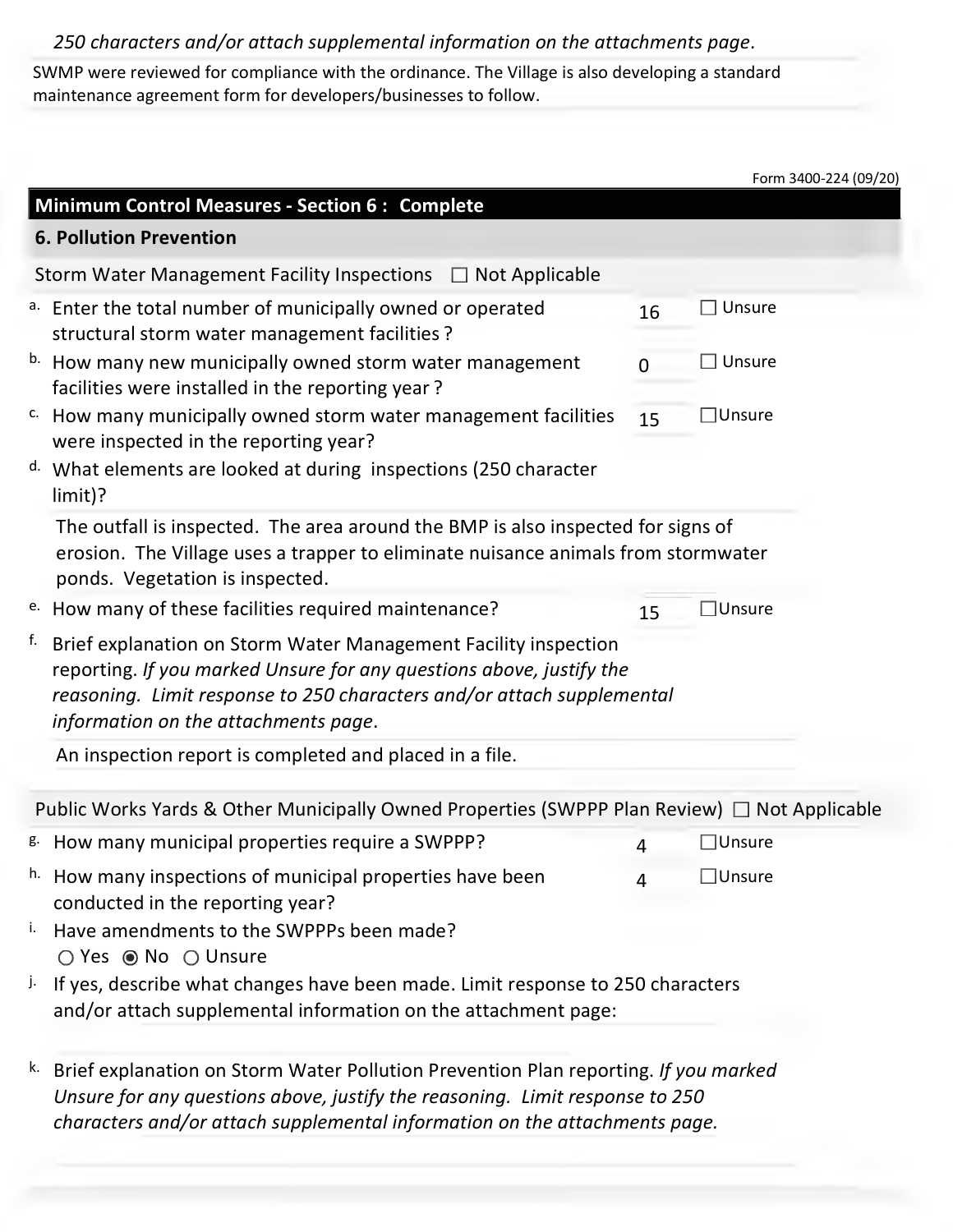|                    | Collection Services - Street Sweeping / Cleaning Program $\Box$ Not Applicable                                                                                                       |            |                                 |            |              |              |                                                                                |
|--------------------|--------------------------------------------------------------------------------------------------------------------------------------------------------------------------------------|------------|---------------------------------|------------|--------------|--------------|--------------------------------------------------------------------------------|
| ı.                 | Did the municipality conduct street sweeping/cleaning during the reporting year?<br>● Yes ○ No ○ Unsure                                                                              |            |                                 |            |              |              |                                                                                |
| m.                 | If known, how many tons of material was removed?                                                                                                                                     |            |                                 |            |              |              | $\Box$ Unsure                                                                  |
| n.                 | Does the municipality have a low hazard exemption for this<br>○ Yes ● No<br>material?                                                                                                |            |                                 |            |              |              |                                                                                |
| о.                 | If street cleaning is identified as a storm water best management practice in the<br>pollutant loading analysis, was street cleaning completed at the assumed frequency?             |            |                                 |            |              |              |                                                                                |
|                    | ⊙ Yes - Explain frequency once every four weeks, plus 1/3 of MS4 a 2nd week                                                                                                          |            |                                 |            |              |              |                                                                                |
|                    | $\bigcirc$ No - Explain                                                                                                                                                              |            |                                 |            |              |              |                                                                                |
|                    | $\bigcirc$ Not Applicable                                                                                                                                                            |            |                                 |            |              |              |                                                                                |
|                    |                                                                                                                                                                                      |            |                                 |            |              |              |                                                                                |
|                    | Collection Services - Catch Basin Sump Cleaning Program $\boxdot$ Not Applicable                                                                                                     |            |                                 |            |              |              |                                                                                |
|                    | Collection Services - Leaf Collection Program ⊠ Not Applicable                                                                                                                       |            |                                 |            |              |              |                                                                                |
|                    |                                                                                                                                                                                      |            |                                 |            |              |              |                                                                                |
|                    | Winter Road Management □ Not Applicable                                                                                                                                              |            |                                 |            |              |              |                                                                                |
|                    | *Note: We are requesting information that goes beyond the reporting year, answer the best you can.<br>How many lane-miles of roadway is the municipality                             |            |                                 |            |              | 73           | $\exists$ Unsure                                                               |
|                    | responsible for doing snow and ice control?<br>ab. Provide amount of de-icing products used by month last winter season?<br>Solids (tons) (ex. sand, or salt-sand)<br><b>Product</b> | <b>Oct</b> | Nov                             | <b>Dec</b> | Jan          | Feb          | Mar                                                                            |
| aa.<br><b>Salt</b> |                                                                                                                                                                                      | 0          | 52                              | 81         | 97           | 131          | 20                                                                             |
|                    |                                                                                                                                                                                      |            |                                 |            |              |              |                                                                                |
|                    | Liquids (gallons) (ex. brine)                                                                                                                                                        | <b>Oct</b> | <b>Nov</b>                      | <b>Dec</b> | Jan          | Feb          | Mar                                                                            |
| <b>Brine</b>       |                                                                                                                                                                                      | 0          | 1205                            | 4760       | 3780         | 676          | 14                                                                             |
| ac.<br>ad.         | Was salt applying machinery calibrated in the reporting<br>year?<br>Have municipal personnel attended salt reduction strategy<br>training in the reporting year?                     |            |                                 |            |              |              | $\odot$ Yes $\odot$ No $\odot$ Unsure<br>$\odot$ Yes $\odot$ No $\odot$ Unsure |
|                    | <b>Training Date</b>                                                                                                                                                                 |            | <b>Training Name</b>            |            |              | # Attendance |                                                                                |
|                    | 11/10/2021                                                                                                                                                                           |            | Smart Salt to Protect Wisconsin |            | $\mathbf{1}$ |              |                                                                                |
| ae.                | 11/24/2021<br>Brief explanation on Winter Road Management reporting. If you marked Unsure for any                                                                                    |            | Smart Salt to Protect Wisconsin |            | 1            |              |                                                                                |

Internal (Staff) Education & Communication

af. Has training or education been held for municipal or other  $\bullet$  Yes  $\circ$  No  $\circ$  Unsure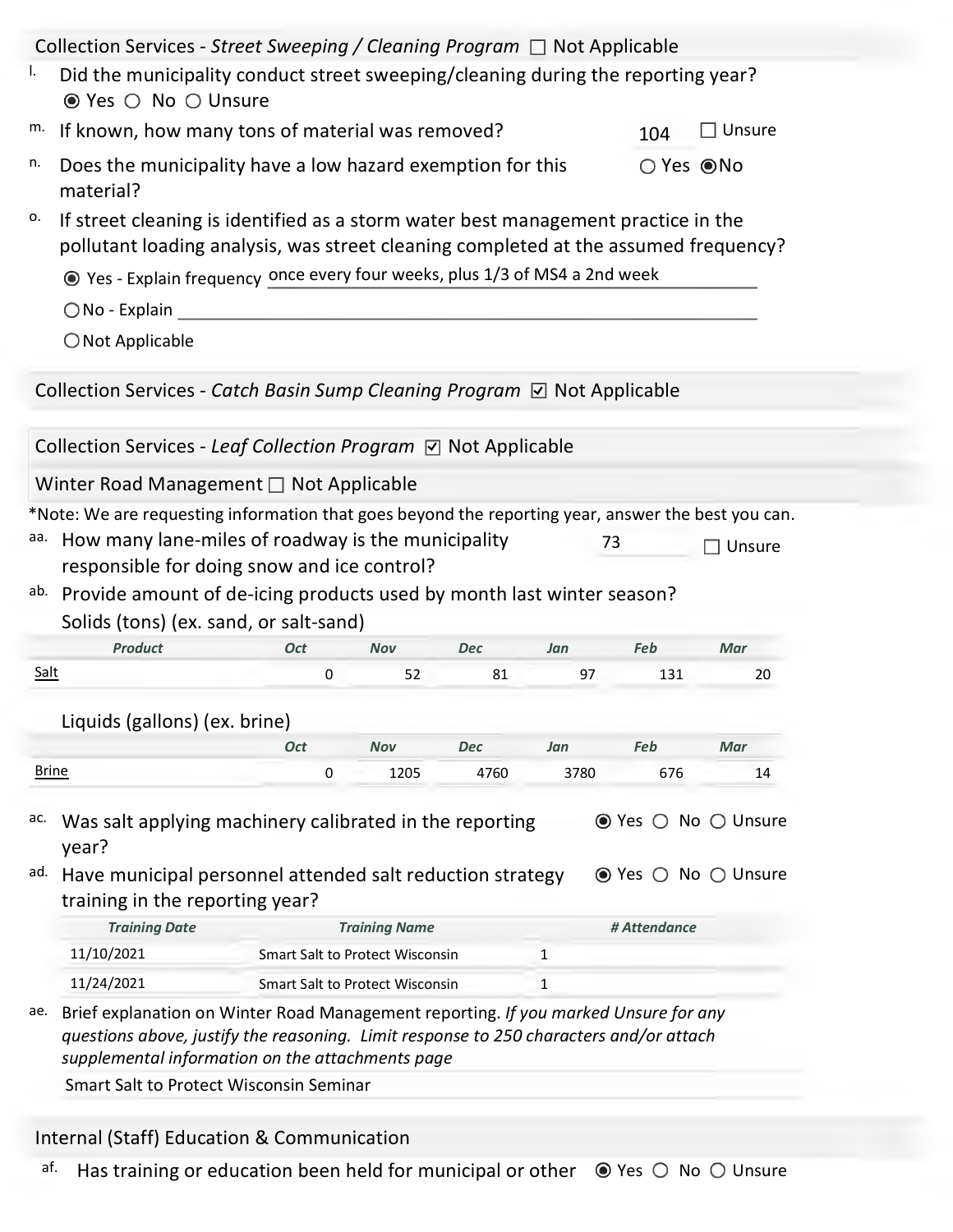personnel involved in implementing each of the pollution prevention program elements ? If yes, describe what training was provided (250 character limit): 2020 Fox Wolf Watershed Alliance Conference Grand Chute, WI

When: March 3-4

How many attended: 2

ag. Describe how the municipality has kept the following local officials and municipal staff aware of the municipal storm water discharge permit programs and its requirements.

Elected Officials

Presented updates on MS4 program at Village Board meeting

Municipal Officials

An update to the Village SWMP is in progress. Administrator was involved in the update.

Appropriate Staff ( such as operators, Department heads, and those that interact with public)

Cedar Corporation assisted in updating the former DPW with permit requirements

ah. Brief explanation on Internal Education reporting. *If you marked Unsure for any questions above, justify the reasoning. Limit response to 250 characters and/or attach supplemental information on the attachments page.*

The Village is updating the SWMP to include private BMPs since the last update. The Village is also proceeding with a TMDL compliance plan.

```
Form 3400-224 (09/20)
```
## **Minimum Control Measures - Section 7 : Complete**

## **7. Storm Sewer System Map**

- a. Did the municipality update their storm sewer map this year?
	- <sup>●</sup> Yes ONo OUnsure
	- If yes, check the areas the map items that got updated or changed:
	- $\triangledown$  Storm water treatment facilities
	- $\boxdot$  Storm pipes
	- $\Box$  Vegetated swales
	- $\square$  Outfalls
	- □ Other Describe below
- b. Brief explanation on Storm Sewer System Map reporting. *If you marked Unsure for an question for any questions above, justify the reasoning. Limit response to 250 characters and/or attach supplemental information on the attachments page*.

The storm sewer map is maintained using ArcMap.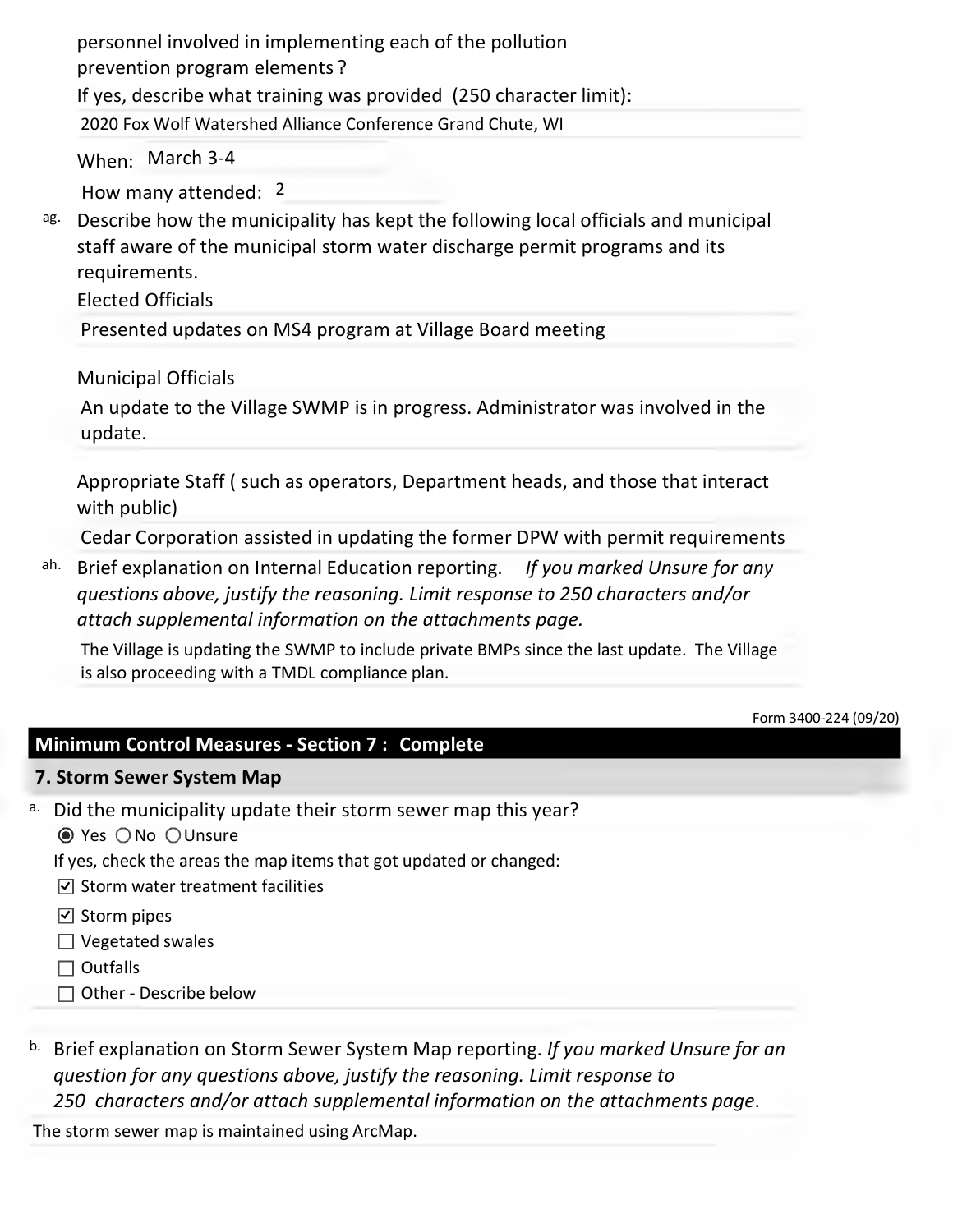#### **Final Evaluation - Complete**

#### **Fiscal Analysis**

Complete the fiscal analysis table provided below. For municipalities that do not break out funding into permit program elements, please enter the monetary amount to your best estimate of what funding may be going towards these programs.

| <b>Annual</b><br><b>Expenditure</b><br><b>Reporting Year</b> | Budget<br>Reporting Year | <b>Budget</b><br>Upcoming<br>Year | <b>Source of Funds</b>           |
|--------------------------------------------------------------|--------------------------|-----------------------------------|----------------------------------|
| <b>Element: Public Education and Outreach</b>                |                          |                                   |                                  |
| 9204                                                         | 24578                    | 6160                              | <b>Storm water utility</b>       |
| <b>Element: Public Involvement and Participation</b>         |                          |                                   |                                  |
| 1200                                                         | 6207                     | 1200                              | Storm water utility              |
| <b>Element: Illicit Discharge Detection and Elimination</b>  |                          |                                   |                                  |
| 1920                                                         | 20741                    | 3920                              | Storm water utility              |
| <b>Element: Construction Site Pollutant Control</b>          |                          |                                   |                                  |
| 3840                                                         | 35719                    | 3840                              | Permit fee and/or deposit/escrow |
| <b>Element:</b> Post-Construction Storm Water Management     |                          |                                   |                                  |
| 13925                                                        | 66936                    | 10350                             | Permit fee and/or deposit/escrow |
| <b>Element: Pollution Prevention</b>                         |                          |                                   |                                  |
| 104909                                                       | 71788                    | 108500                            | Storm water utility              |
| <b>Other</b> (describe)                                      |                          |                                   |                                  |
| <b>Storm Water Quality Managment</b>                         |                          |                                   |                                  |
| 20612                                                        | 11805                    | 106988                            | Storm water utility              |
|                                                              |                          |                                   |                                  |
| Other (describe)                                             |                          |                                   |                                  |
| <b>Storm Sewer System Map</b>                                |                          |                                   |                                  |
| 3600                                                         | 34816                    | 3600                              | Storm water utility              |

Please provide a justification for a "0" entered in the Fiscal Analysis. *Limit response to 250 characters*.

### **Water Quality**

**a**: Were there any known water quality improvements in the receiving waters to which the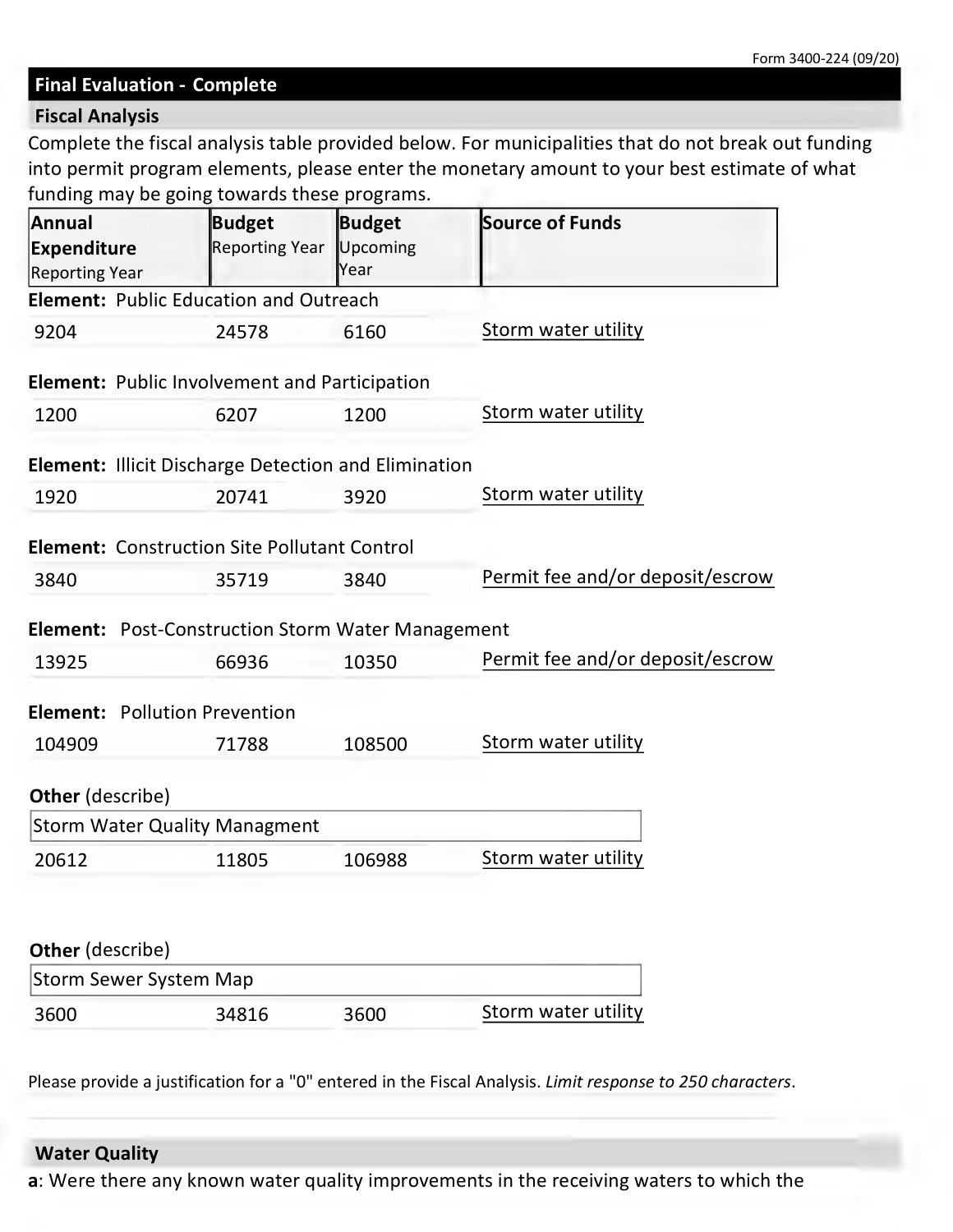municipality's storm sewer system directly discharges to? If Yes, explain below:  $O$  Yes  $\odot$  No  $O$  Unsure

**b :** Were there any known water quality degradation in the receiving waters to which the municipality's storm sewer system directly discharges to? If Yes, explain below:  $O$  Yes  $\odot$  No  $O$  Unsure

**c**: Have any of the receiving waters that the municipality discharges to been added to the impaired waters list during the reporting year? OYes <sup>● No</sup> OUnsure

**d**: Has the municipality evaluated their storm water practices to reduce the pollutants of concern? ● Yes ONo OUnsure

## **Storm Water Quality Management**

**a**. Has the municipality completed or updated modeling in the reporting year (relating to developed urban area performance standards of s. NR 151.13(2)(b)1., Wis. Adm. Code)?  $\bigcirc$  Yes  $\circledast$  No

**b**. If yes, enter percent reduction in the annual average mass discharging from the entire MS4 to surface waters of the state as compared to implementing no storm water management controls:

Total suspended solids (TSS)

Total phosphorus (TP)

## **Status of Total Maximum Daily Loads (TMDLs) Implementation**

The permittee Bellevue Village is subject to the following approved TMDLs: Lower Fox River Basin and and Lower Green Bay

The permittee intends to comply with the following permit requirements to show progress towards meeting the TMDL:

**[A.3.1] The Permittee is following the TMDL Compliance Plan, which received Department concurrence prior to April 30, 2019.**

The permittee is confirming that all planned efforts are on schedule. **◎** Agree ○ Disagree

#### **[A.6.3] Final Documentation.**

The permittee is confirming that all planned efforts are on schedule to submit the final documentation materials [updates to mapping, modeling, tabular summary, and Implementation Plan] under section A.6.3 by October 31, 2023.

**◎** Agree ○ Disagree

## **Additional Information**

Based on the municipality's storm water program evaluation, describe any proposed changes to the municipality's storm water program. *If your response exceeds the 250 character limit, attach supplemental information on the attachments page.*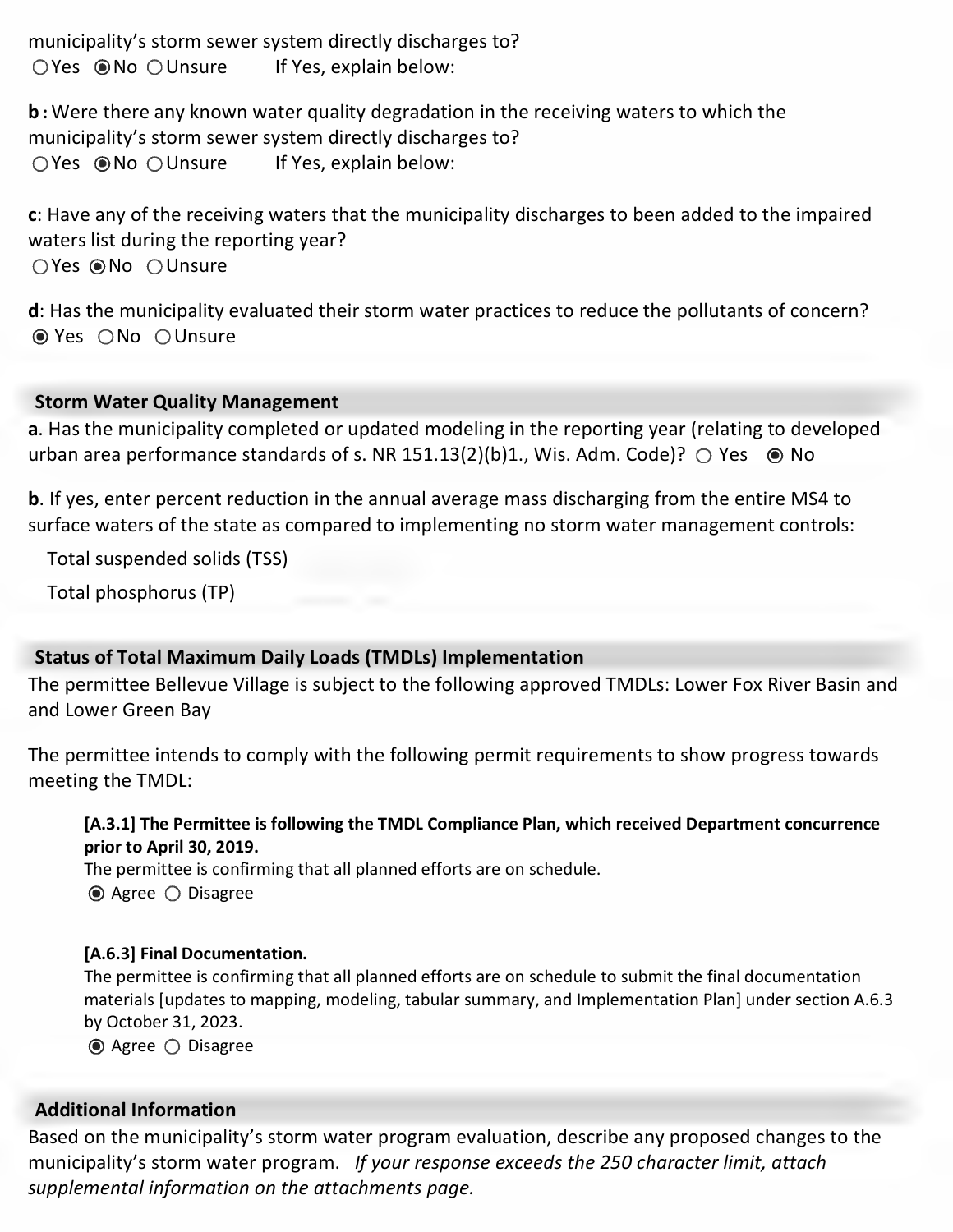The Village is in the process of updating the Village's SWMP. The update has not been finalized therefore it has not been included in this report.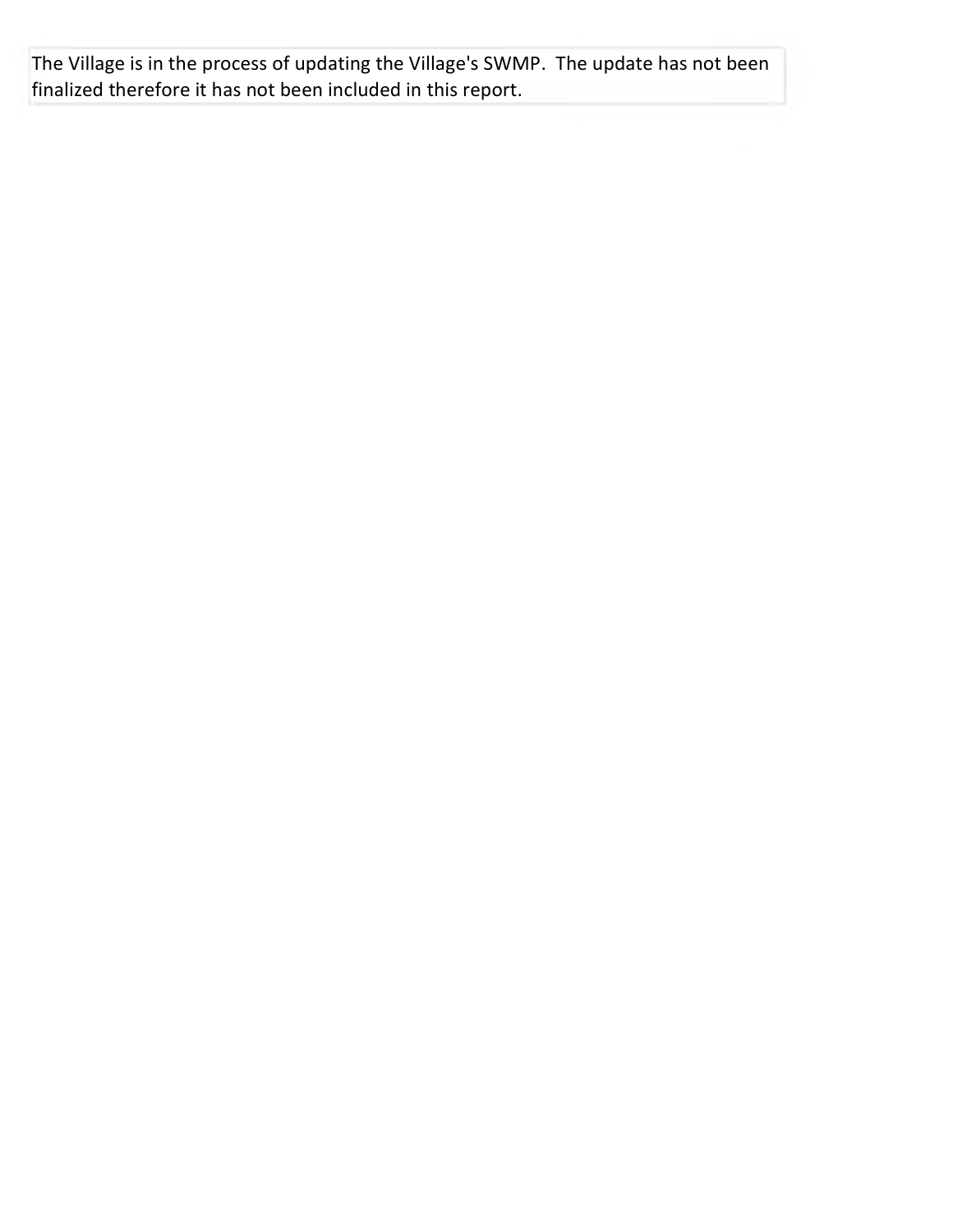## **Requests for Assistance on Understanding Permit Programs**

Would the municipality like the Department to contact them about providing more information on understanding any of the Municipal Separate Storm Sewer Permit programs?

Please select all that apply:

- □ Public Education and Outreach
- $\Box$  Public Involvement and Participation
- $\square$ Illicit Discharge Detection and Elimination
- $\Box$  Construction Site Pollutant Control
- □Post-Construction Storm Water Management
- □Pollution Prevention
- □Storm Water Quality Management
- □Storm Sewer System Map
- □Water Quality Concerns
- $\square$  Compliance Schedule Items Due
- □MS4 Program Evaluation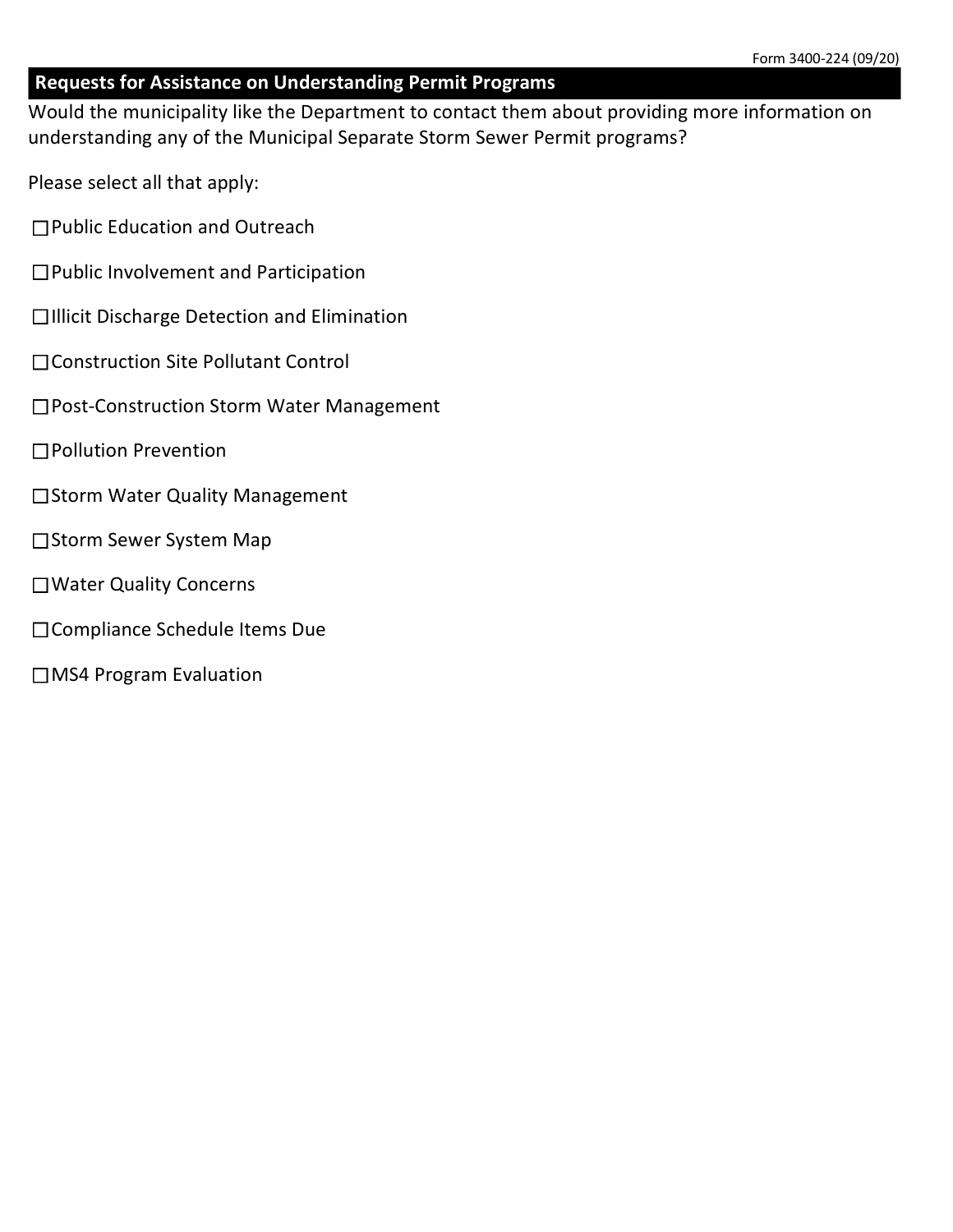#### **Required Attachments and Supplemental Information**

Any other MS4 program information for inclusion in the Annual Report may be attached on here. Use the Add Additional Attachments to add multiple documents.

Upload Required Attachments (15 MB per file limit) - Help reduce file size and trouble shoot file uploads \*Required Item

Note: To replace an existing file, use the 'Click here to attach file ' link or press the to delete an item.

| File Attachment<br>w             | StormwaterMapDNR1Reduced.pdf                        |  |
|----------------------------------|-----------------------------------------------------|--|
|                                  | <b>Attach - Other Supporting Documents</b>          |  |
| AR Other<br>U<br>File Attachment | StormwaterMapDNR3Reduced.pdf                        |  |
| AR Other<br>File Attachment<br>⋓ | R-PermitCompliancePlan03-29-2021.pdf                |  |
| AR Other<br>File Attachment<br>屻 | StormwaterMapDNR2Reduced.pdf                        |  |
| AR Other<br>U<br>File Attachment | additionalnotes-VillageofBellevueSWMP03-29-2021.pdf |  |

## **Attach - Permit Compliance Documents**

(To remove items, use your cursor to hover over the attachment section. When the drop down arrow appears, select remove item)